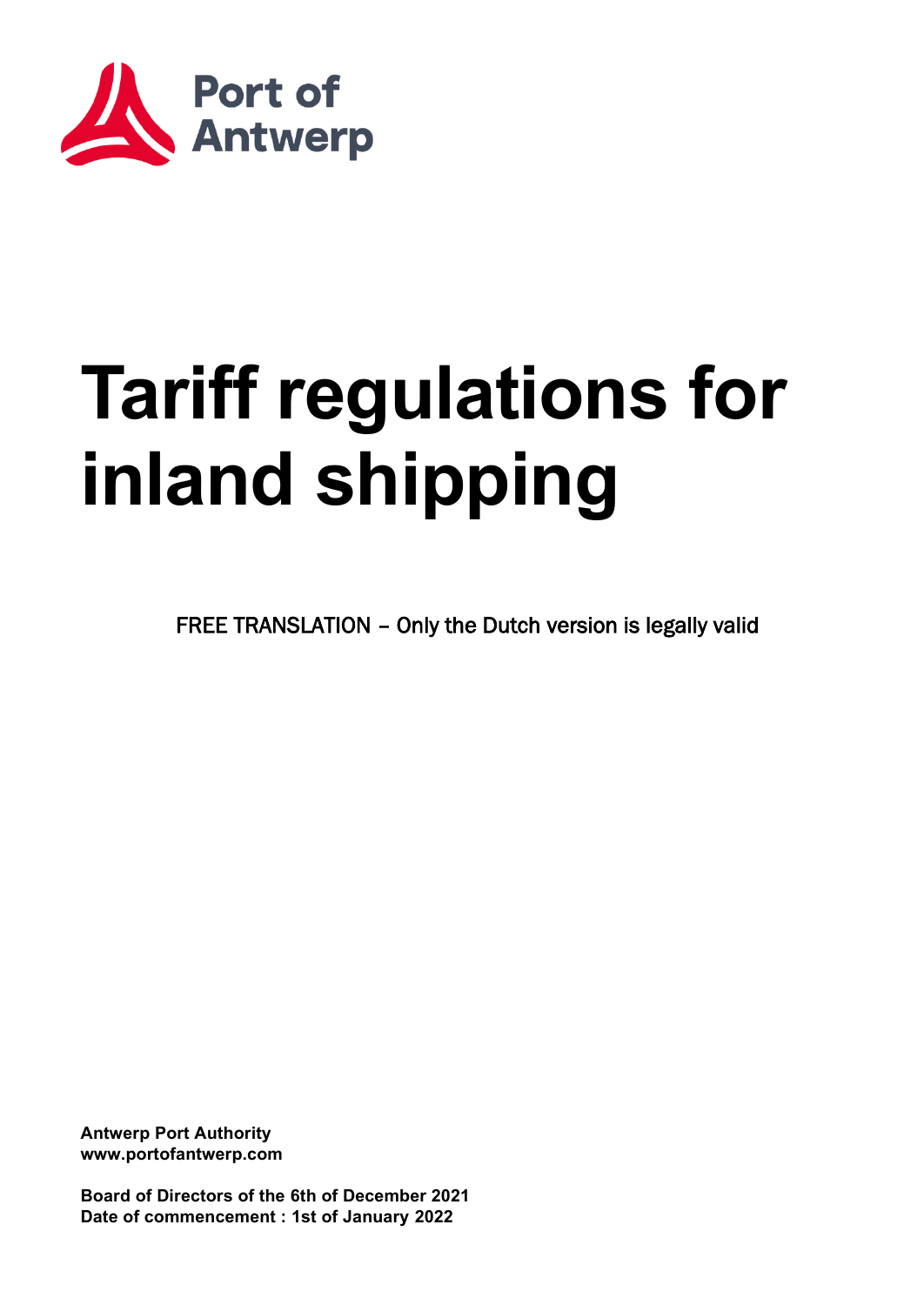# **Index**

| <b>ARTICLE 1</b> |  |
|------------------|--|
| 1.1              |  |
| 1.2              |  |
| 1.3              |  |
| 1.4              |  |
| 1.5              |  |
| 1.6              |  |
| 1.7              |  |
| 1.8              |  |
| 1.9              |  |
| 1.10             |  |
| 1.11             |  |
| 1.12             |  |
| 1.13             |  |
| 1.14             |  |
| 1.15             |  |
| 1.16             |  |
| 1.17             |  |
| 1.18             |  |
| 1.19             |  |
| 1.20             |  |
| <b>ARTICLE 2</b> |  |
| <b>ARTICLE 3</b> |  |
| <b>ARTICLE 4</b> |  |
|                  |  |
|                  |  |
|                  |  |
|                  |  |
|                  |  |

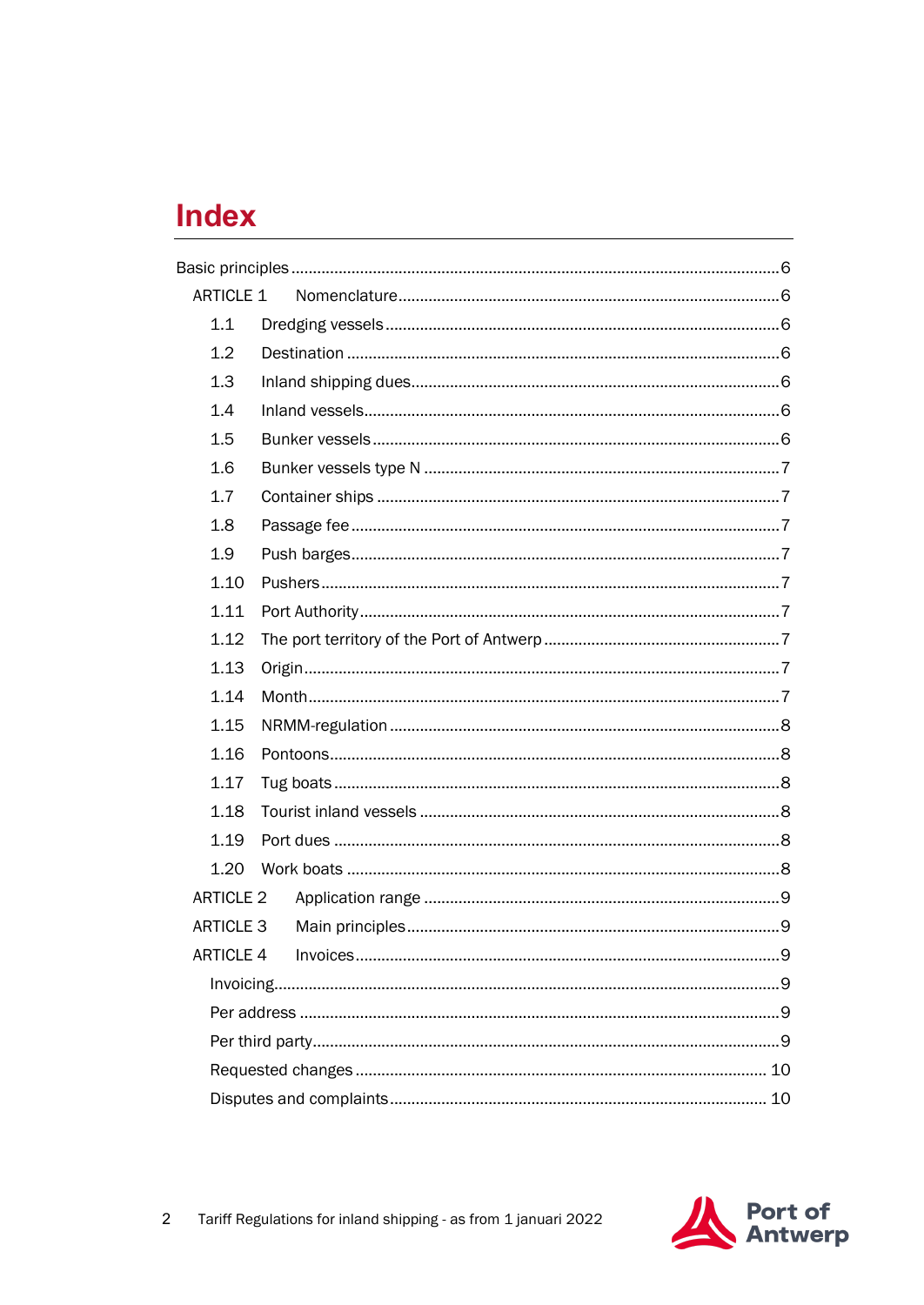| ARTICLE 6         |                                                         |  |
|-------------------|---------------------------------------------------------|--|
|                   |                                                         |  |
|                   |                                                         |  |
|                   |                                                         |  |
|                   |                                                         |  |
|                   |                                                         |  |
|                   |                                                         |  |
|                   |                                                         |  |
| <b>ARTICLE 7</b>  | Travel route for inland vessels traversing the port  14 |  |
| <b>ARTICLE 8</b>  |                                                         |  |
| <b>ARTICLE 9</b>  |                                                         |  |
| <b>ARTICLE 10</b> |                                                         |  |
| <b>ARTICLE 11</b> |                                                         |  |
| <b>ARTICLE 12</b> |                                                         |  |
| <b>ARTICLE 13</b> |                                                         |  |
| <b>ARTICLE 14</b> |                                                         |  |
|                   |                                                         |  |
|                   |                                                         |  |
|                   |                                                         |  |
| 16.1              |                                                         |  |
| 16.2              |                                                         |  |
| ARTICLE 17        |                                                         |  |
| 17.1              |                                                         |  |
| 17.2              |                                                         |  |
|                   |                                                         |  |

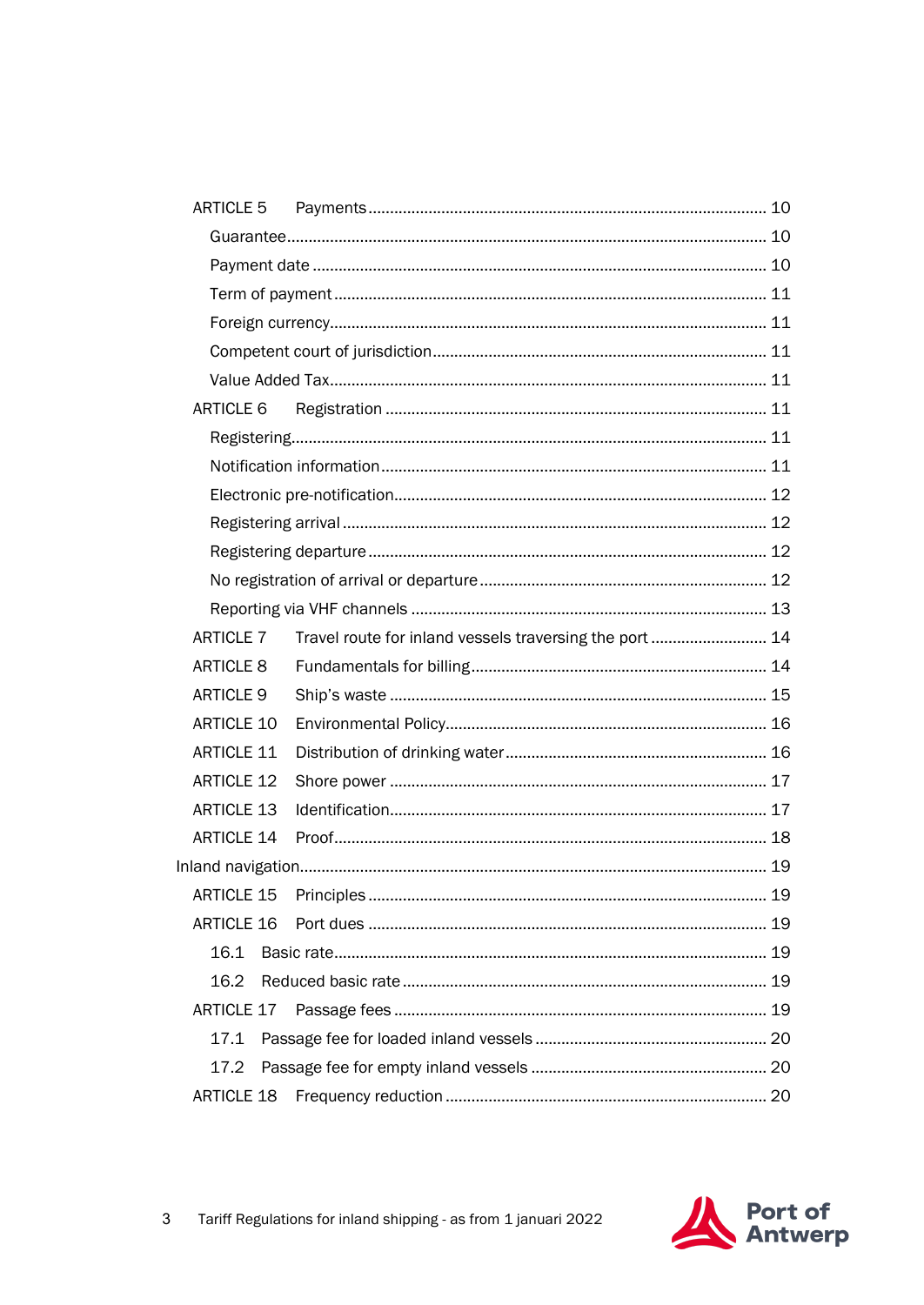| <b>ARTICLE 19</b> |                                                                                                                                                          |  |
|-------------------|----------------------------------------------------------------------------------------------------------------------------------------------------------|--|
| <b>ARTICLE 20</b> |                                                                                                                                                          |  |
| 20.1              |                                                                                                                                                          |  |
| 20.2              | Tug boats which have an inland certificate of measurement as well as an<br>international tonnage certificate or which only have an international tonnage |  |
|                   |                                                                                                                                                          |  |
|                   |                                                                                                                                                          |  |
|                   | Inland vessels owned by the city of Antwerp, the Flemish Region, the Belgian                                                                             |  |
|                   | Assignments for the city of Antwerp, the Flemish Region, the Belgian                                                                                     |  |
|                   |                                                                                                                                                          |  |
|                   |                                                                                                                                                          |  |
|                   |                                                                                                                                                          |  |
| ARTICLE 23        |                                                                                                                                                          |  |
|                   |                                                                                                                                                          |  |
|                   |                                                                                                                                                          |  |
|                   |                                                                                                                                                          |  |
|                   |                                                                                                                                                          |  |
|                   |                                                                                                                                                          |  |
|                   |                                                                                                                                                          |  |
|                   |                                                                                                                                                          |  |
|                   |                                                                                                                                                          |  |
|                   | Commercial pleasure craft, passenger ships, harbour tour ships and cruise ships                                                                          |  |
|                   |                                                                                                                                                          |  |
| 25.1              |                                                                                                                                                          |  |
|                   |                                                                                                                                                          |  |
|                   |                                                                                                                                                          |  |
|                   |                                                                                                                                                          |  |
|                   | ARTICLE 27 Force majeure, unforeseen and exceptional circumstances  29                                                                                   |  |

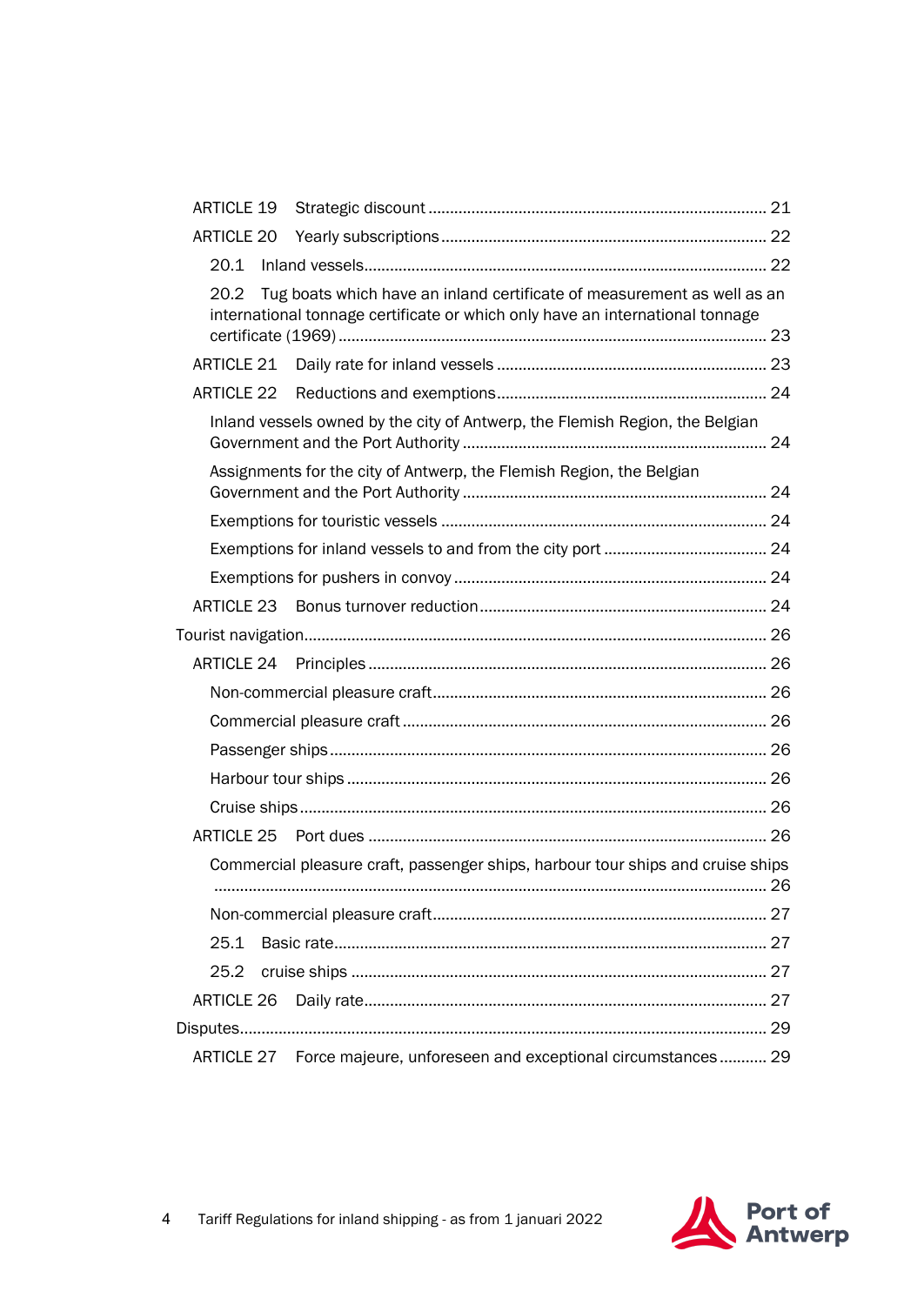

Tariff Regulations for inland shipping - as from 1 januari 2022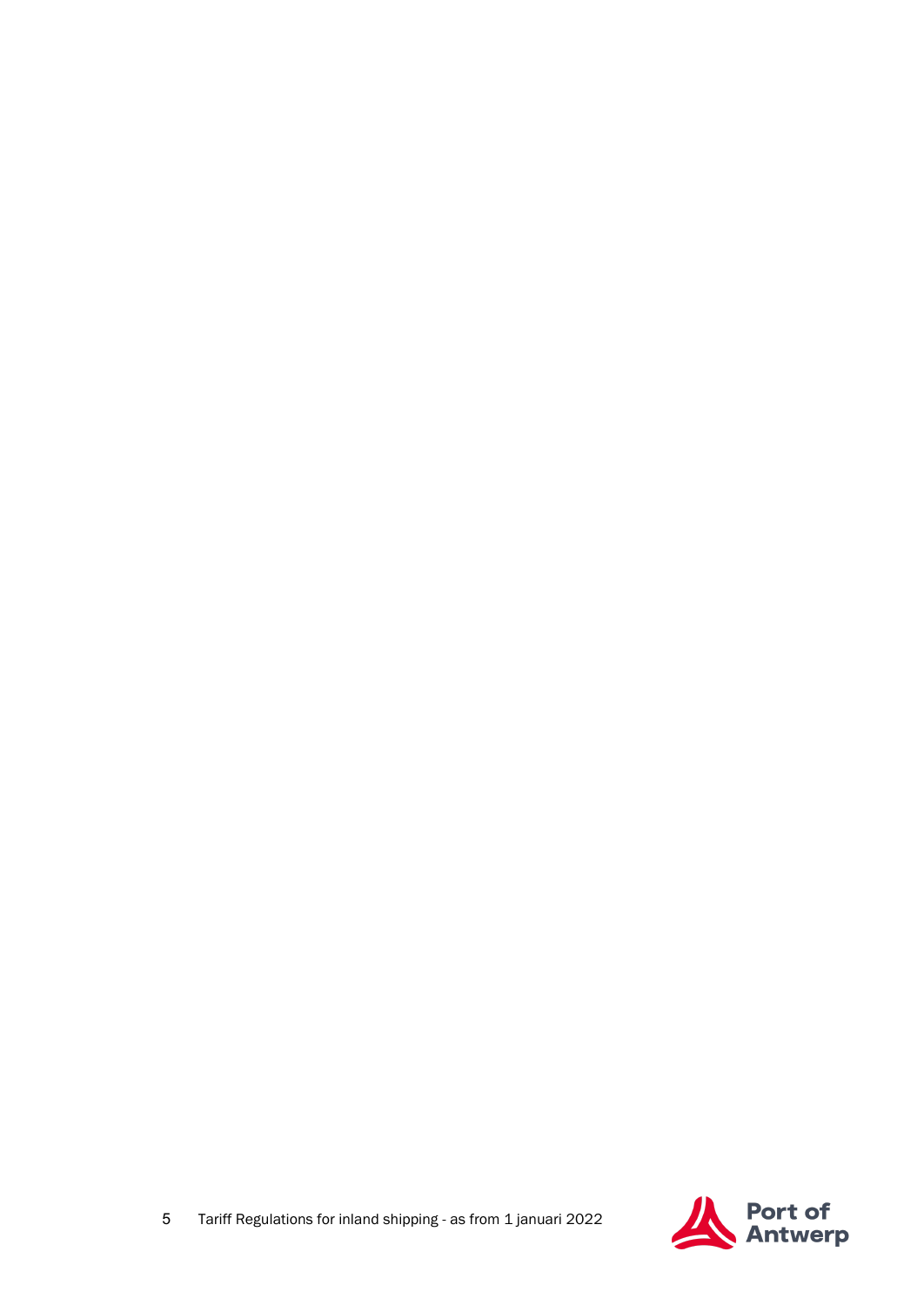# <span id="page-5-0"></span>**Basic principles**

## <span id="page-5-1"></span>**ARTICLE 1 Nomenclature**

For the application of these tariff regulations, the following definitions are adhered to:

## <span id="page-5-2"></span>**1.1 Dredging vessels**

Inland vessels of, among others, the following type: suction dredger, mud barge, barge-unloading suction dredger, backhoe/dipper, cutter suction dredger, elevator barge, split trailing suction hopper or push barge, which are used for dredging activities.

## <span id="page-5-3"></span>**1.2 Destination**

The destination of the inland vessel which has to be registered upon leaving the port is the place the vessel travels to in order to unload the largest part of its transported goods.

## <span id="page-5-4"></span>**1.3 Inland shipping dues**

Fee owed for each call at and/or stay in the port.

## <span id="page-5-5"></span>**1.4 Inland vessels**

Vessels that:

- o are intended for the transport of goods or people and;
- o travel over inland waterways or through territorial waters and;
- $\circ$  are in possession of a valid inland certificate of measurement and possibly also an international tonnage certificate, as well as all floating rigs;

but also vessels (named equalised vessels hereafter) that:

- o are in possession of an international tonnage certificate and;
- o do not exceed a length of 80 metres and;
- o do not load or unload goods in the port and:
- o are not bulk, general cargo, bunker, container, passenger, fruit, roroships or yachts.

## <span id="page-5-6"></span>**1.5 Bunker vessels**

A tanker used to provide other vessels with fuel-, or lubricating oil or natural gas.

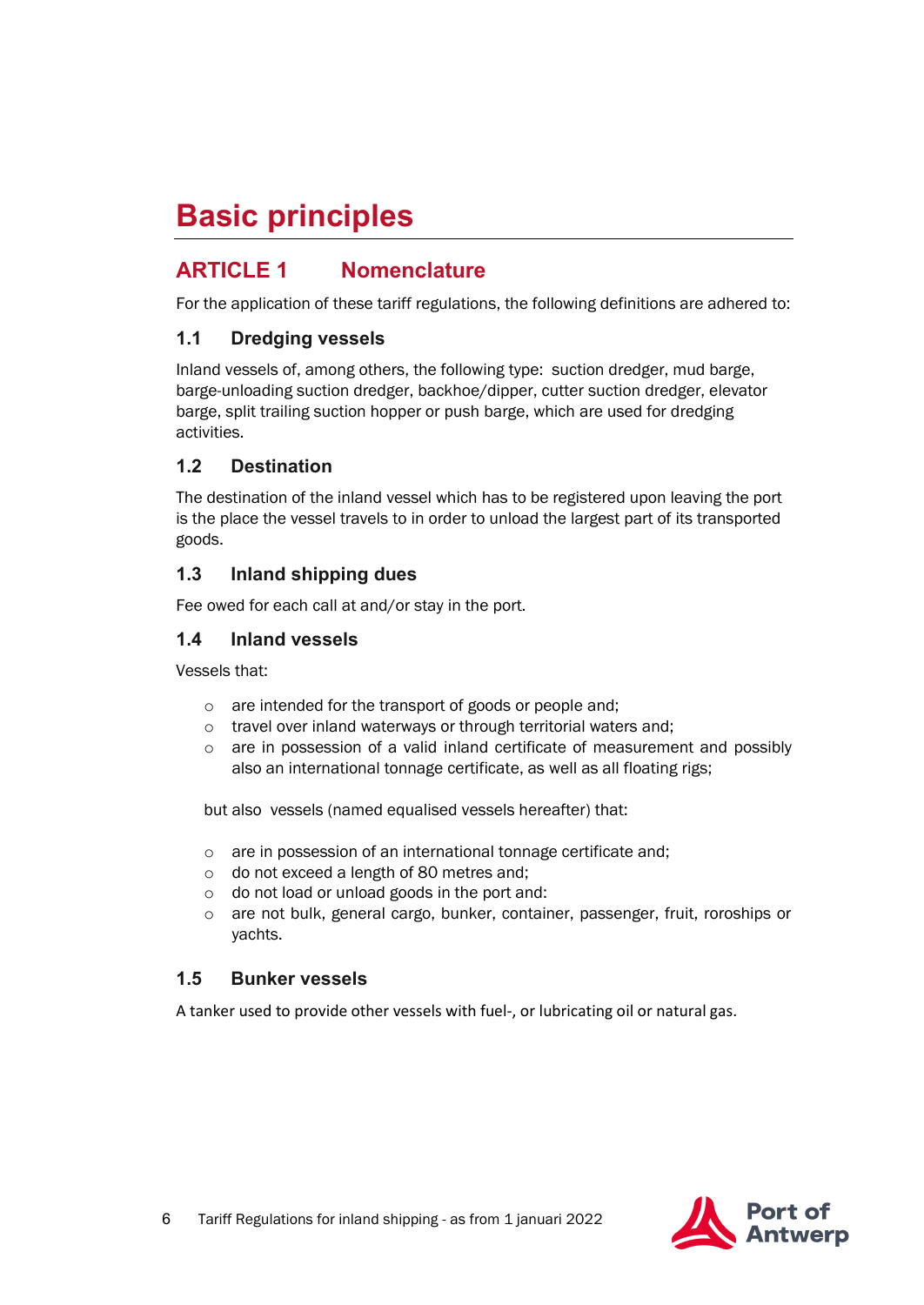## <span id="page-6-0"></span>**1.6 Bunker vessels type N**

Bunker vessels with a loading capacity of up to 300 tonnes of type N open, which were built and designed for the transport and delivery of ship fuels to other inland vessels on the Albert Canal up to Schoten.

## <span id="page-6-1"></span>**1.7 Container ships**

Inland vessels mainly used for the transport of containers.

## <span id="page-6-2"></span>**1.8 Passage fee**

Fee for traversing the docks of the right bank, without any commercial activity being performed.

## <span id="page-6-3"></span>**1.9 Push barges**

Unmanned push barges which are indicated as such in their inland certificate of measurement.

## <span id="page-6-4"></span>**1.10 Pushers**

Inland vessels without loading capacity intended for pushing inland vessels and which are indicated as such in the inland certificate of measurement.

## <span id="page-6-5"></span>**1.11 Port Authority**

Antwerp Port Authority Port House Zaha Hadidplein 1 B-2030 Antwerp T +32 3 205 20 11 VAT BE 0248 399 380

## <span id="page-6-6"></span>**1.12 The port territory of the Port of Antwerp**

The territory as described in the Port Police Regulations Issued by the Antwerp Port Authority.

## <span id="page-6-7"></span>**1.13 Origin**

The origin of the inland vessel which has to be registered upon entering the port is the place the vessel travels from and has loaded the largest part of its transported goods.

## <span id="page-6-8"></span>**1.14 Month**

A period of 30 consecutive calendar days.

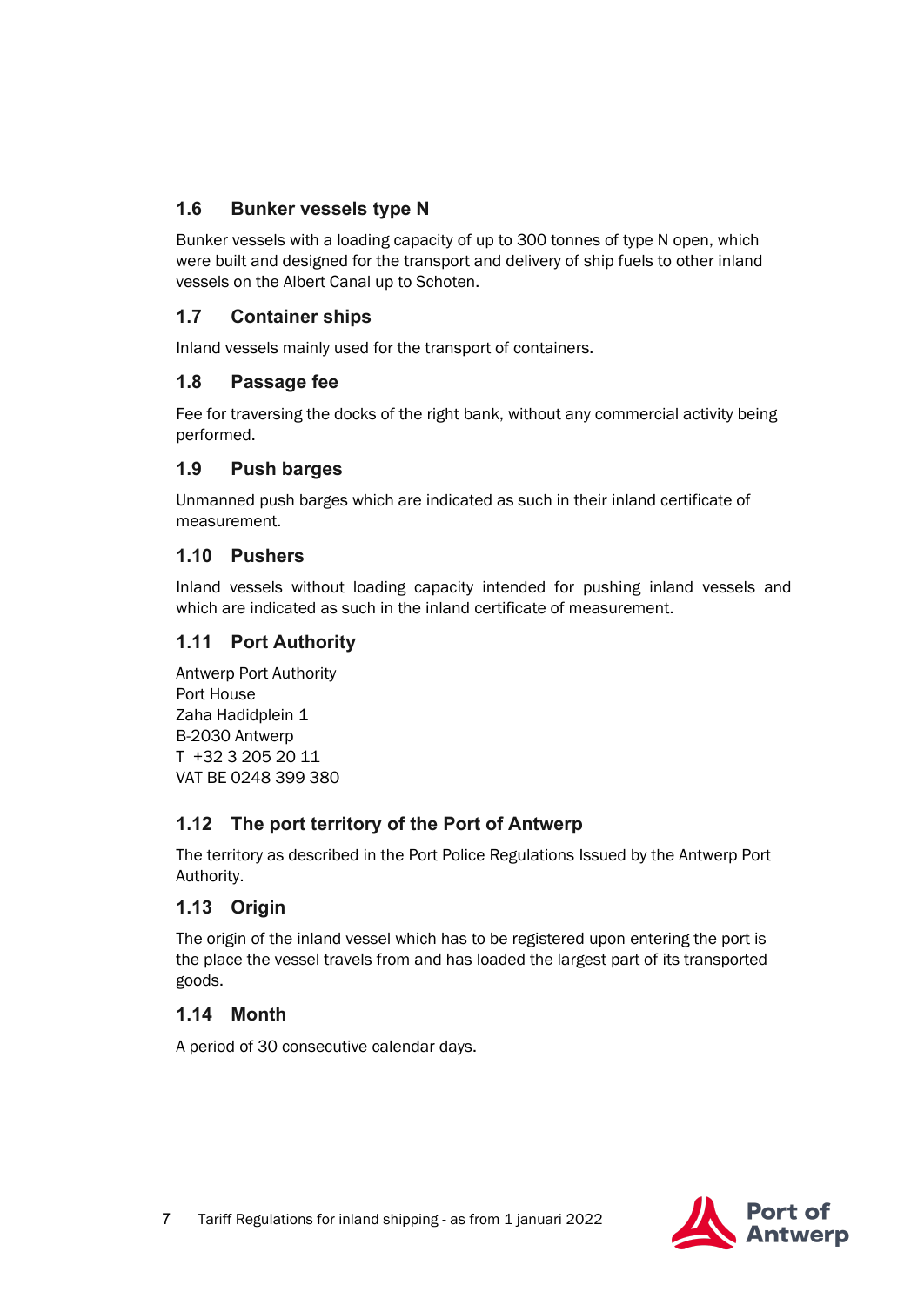## <span id="page-7-0"></span>**1.15 NRMM-regulation**

[Regulation \(EU\) 2016/1628](http://eur-lex.europa.eu/legal-content/EN/TXT/?uri=CELEX:32016R1628&locale=en) on requirements relating to gaseous and particulate pollutant emission limits and type-approval for internal combustion engines for nonroad mobile machinery.

## <span id="page-7-1"></span>**1.16 Pontoons**

Flat floating devices with or without superstructure.

## <span id="page-7-2"></span>**1.17 Tug boats**

Boats intended for the tugging of inland vessels and which are indicated as such in their inland certificate of measurement.

## <span id="page-7-3"></span>**1.18 Tourist inland vessels**

Inland vessels mainly intended for the transport of people.

## <span id="page-7-4"></span>**1.19 Port dues**

Fee for the stay in the port.

## <span id="page-7-5"></span>**1.20 Work boats**

Inland vessels indicated as such in their inland certificate of measurement or which are mainly intended for working in and on behalf of the port and its activities.

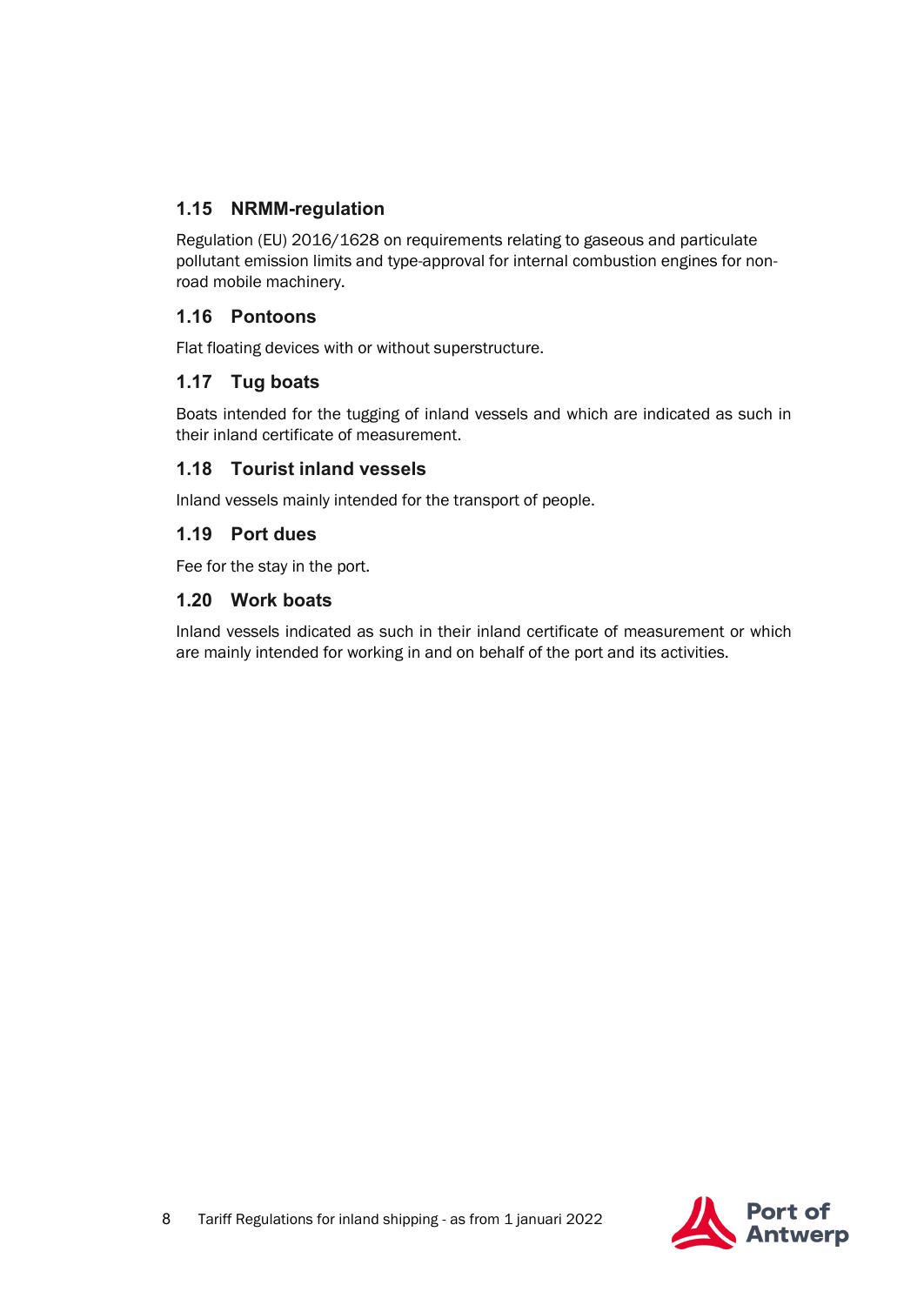## <span id="page-8-0"></span>**ARTICLE 2 Application range**

All inland vessels that comply with the description mentioned in the nomenclature are subject to these tariff regulations, supplemented with the Port Instructions supplied by the harbour master's administration.

## <span id="page-8-1"></span>**ARTICLE 3 Main principles**

All inland vessels which call at, pass through or stay at the port, are liable for the payment of inland shipping dues. The dues are severally payable by the owner, the skipper, the renter, the freight broker, the user of the vessel or by the agent representing one of the aforementioned parties. For unmanned vessels that are towed or pushed, such as push barges or pontoons, the inland shipping dues are severally payable by the owner, the skipper, the renter, the freight broker, the user of the towing or pushing barge or by the agent representing one of the aforementioned parties.

At the waiting quays in the docks, inland vessels, with exception of tourist vessels, can stay for a maximum of 5 uninterrupted days. There are no waiting quays in the entire port area for wrecks, inland vessels that cannot produce the certificate of efficiency and for inland vessels which are laid up, possibly awaiting their sale.

## <span id="page-8-2"></span>**ARTICLE 4 Invoices**

#### <span id="page-8-3"></span>**Invoicing**

Invoices/credit notes can be obtained electronically after registration on the portdues portalweb application. For further information:

Portdues.InlandShippin[g@portofantwerp.com](mailto:havenrechten.binnenvaart@portofantwerp.com)

If the customer opts for electronic invoicing, the Port Authority does not charge the minimum invoice amount of EUR 15 per invoice and may be eligible for a strategic discount and a bonus on additional turnover.

#### <span id="page-8-4"></span>**Per address**

Sending invoices to an address which differs from the registered office address is possible under the following terms:

- $\circ$  The applicant always mentions the start and end of the period during which the invoices must be sent to the submitted address.
- o The applicant requests this prior to the relevant period.

## <span id="page-8-5"></span>**Per third party**

If the invoice should not be issued to the owner, then the third party which will be liable for the invoices must notify the port dues department electronically prior to the relevant period through the web application portdues portal.

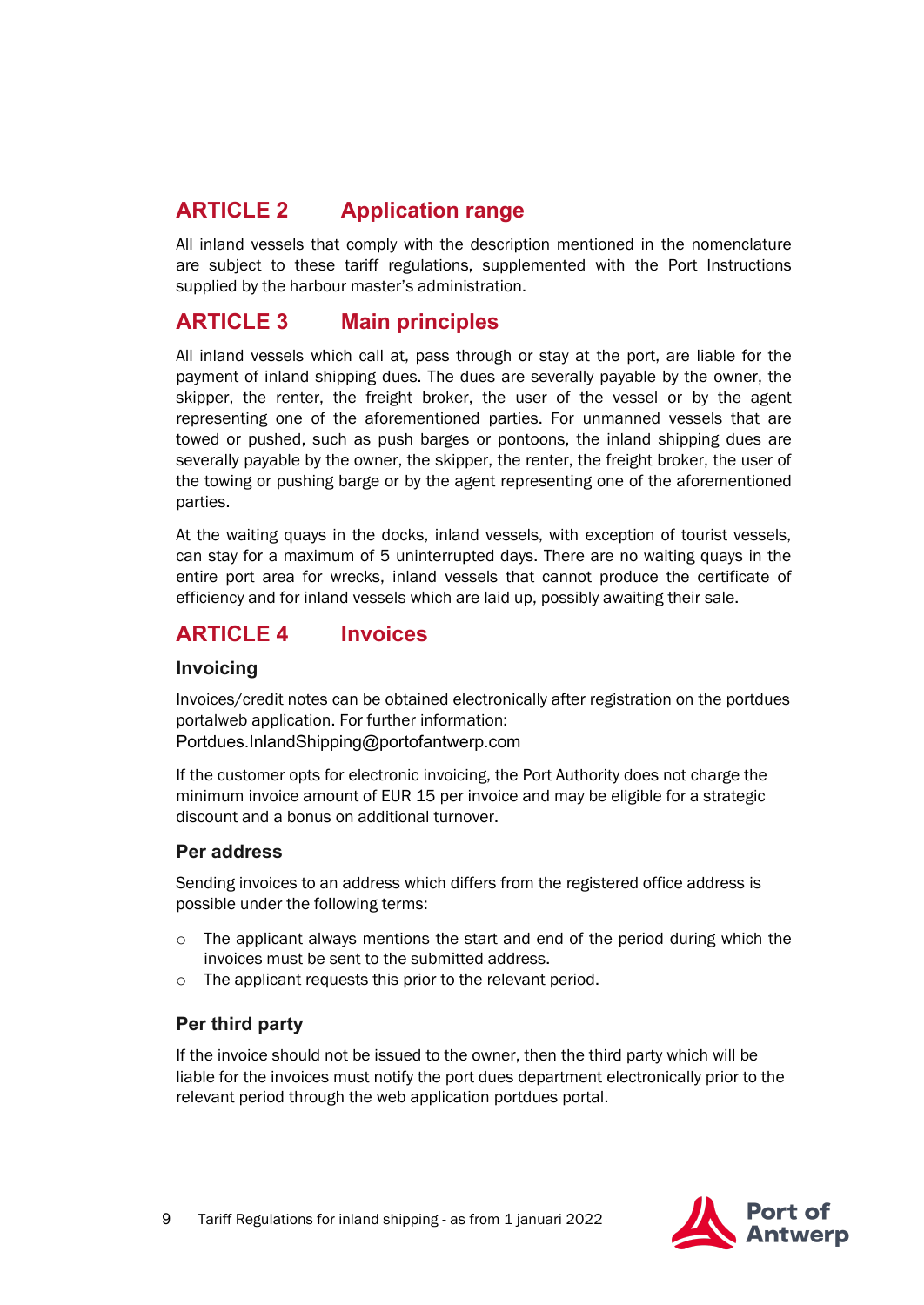## <span id="page-9-0"></span>**Requested changes**

If the Port Authority carries out rectifications at the request, and in personal favour, of the client, it charges the amount of 34 EUR for the extra administration.

Such requests can be made until up to two months after the invoice date.

#### <span id="page-9-1"></span>**Disputes and complaints**

- $\circ$  Complaints must be submitted to the port dues department substantiated by evidence;
- o If a barge operator registers via a marine VHF radio channel that is recorded, he can request to have his registration listened to and reviewed. The Port Authority will listen to the recording on the condition that the estimated time of the recording, with a maximum margin of 30 minutes, is submitted to the port dues department;
- $\circ$  a request for the review of a recording must be submitted within 6 months of the day on which the contested registration has taken place.

When the review of the recording shows the client requesting the review to be wrong, the costs of 125 EUR are charged to the client. When the review shows the client to be right, the costs will be borne by the Port Authority.

## <span id="page-9-2"></span>**ARTICLE 5 Payments**

#### <span id="page-9-3"></span>**Guarantee**

The Port Authority can impose a permanent deposit or bank guarantee of which the Port Authority will determine the amount. In this case the bank guarantee needs to be issued by a credit institution which is authorized to perform its services in Belgium in accordance with the applicable Belgian legislation and under the supervision of the Financial Services and Markets Authority.

#### <span id="page-9-4"></span>**Payment date**

Invoices relating to these tariff regulations must be paid at the latest on the mentioned due date. The invoices can be paid by giro into a bank account of the Antwerp Port Authority or by subscribing a bank domiciliation with the Antwerp Port Authority. Further information can be via debiteuren@portofantwerp.com. Late payment shall by law, and without notice of default, incur interest.

Mentioning the invoice number or structured payment reference is mandatory in the event of payment to the bank account. The payment of fees due, which were not included in the grouped invoice, must happen spontaneously within a month after arrival in the port.

Interest shall be calculated on the basis of the special legal interest rate as published in the Belgian Official Bulletin. The executive committee shall define the actual

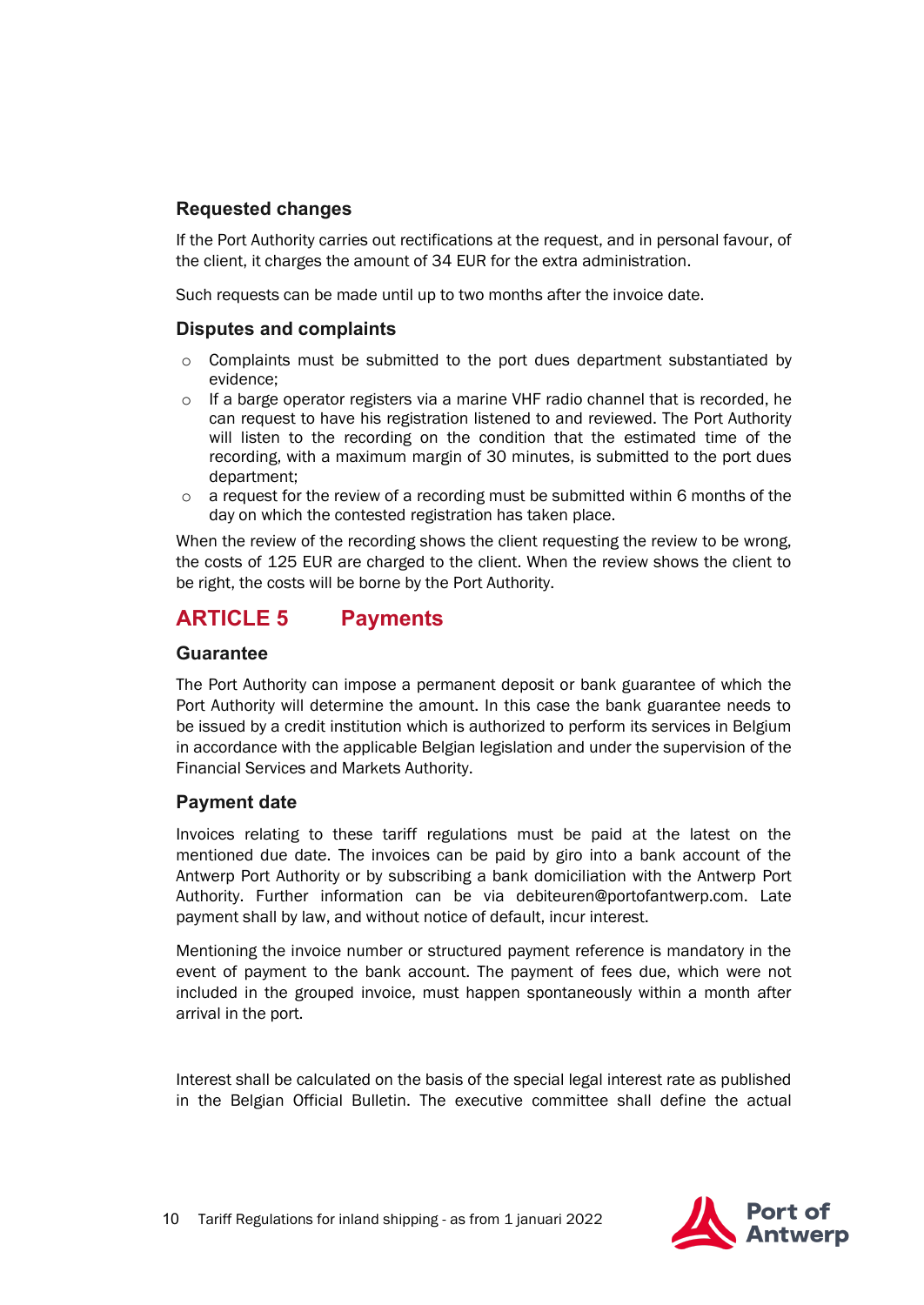implementation procedure for the application of interest in the event of late payment, whereby limited, motivated deviations from the strict and verbatim application of the above mentioned rules shall be feasible.

## <span id="page-10-0"></span>**Term of payment**

The due date of the invoices will be calculated on the basis of a term of payment of 30 calendar days.

## <span id="page-10-1"></span>**Foreign currency**

Costs associated with the exchange of foreign currency into Euro, or any other costs, shall be chargedto the invoice recipient..

#### <span id="page-10-2"></span>**Competent court of jurisdiction**

The courts of Antwerp shall have sole authority in the event of disputes. Only Belgian legislation shall apply.

## <span id="page-10-3"></span>**Value Added Tax**

The national legislation concerning VAT is applicable to the owed inland shipping dues. All tariffs and/or amounts listed in these tariff regulations are excluding VAT.

The Belgian VAT legislation dictates that the location of the port decides what country's VAT is applicable on the owed port dues. This means that on invoices the Belgian VAT is always applicable. Concerning barge operational waste and the paid use of waste parks, this is considered a separate service on which the reverse charge mechanism for services is applicable.

## <span id="page-10-4"></span>**ARTICLE 6 Registration**

## <span id="page-10-5"></span>**Registering**

Registering the call at port must happen via the marine VHF radio channels or via APICS Barge. When the use of the marine VHF radio channels is impossible the port dues department must be notified immediately:

24/24 hrs: tel. : +32(0)3 229 71 20Port of Antwerp is always working on improving the functionalities of its applications. As an alternative to the reporting via radio channels, reports can be made via the application "APICS Barge". This application is part of APICS (Antwerp Port Information and Control System) and is available via a web version, but also available via a mobile app.

## <span id="page-10-6"></span>**Notification information**

With every registration the captain of the vessel must provide the information listed below:

o ENI number (or if the inland vessel does not have an ENI number, the FD number), and name of the inland vessel;

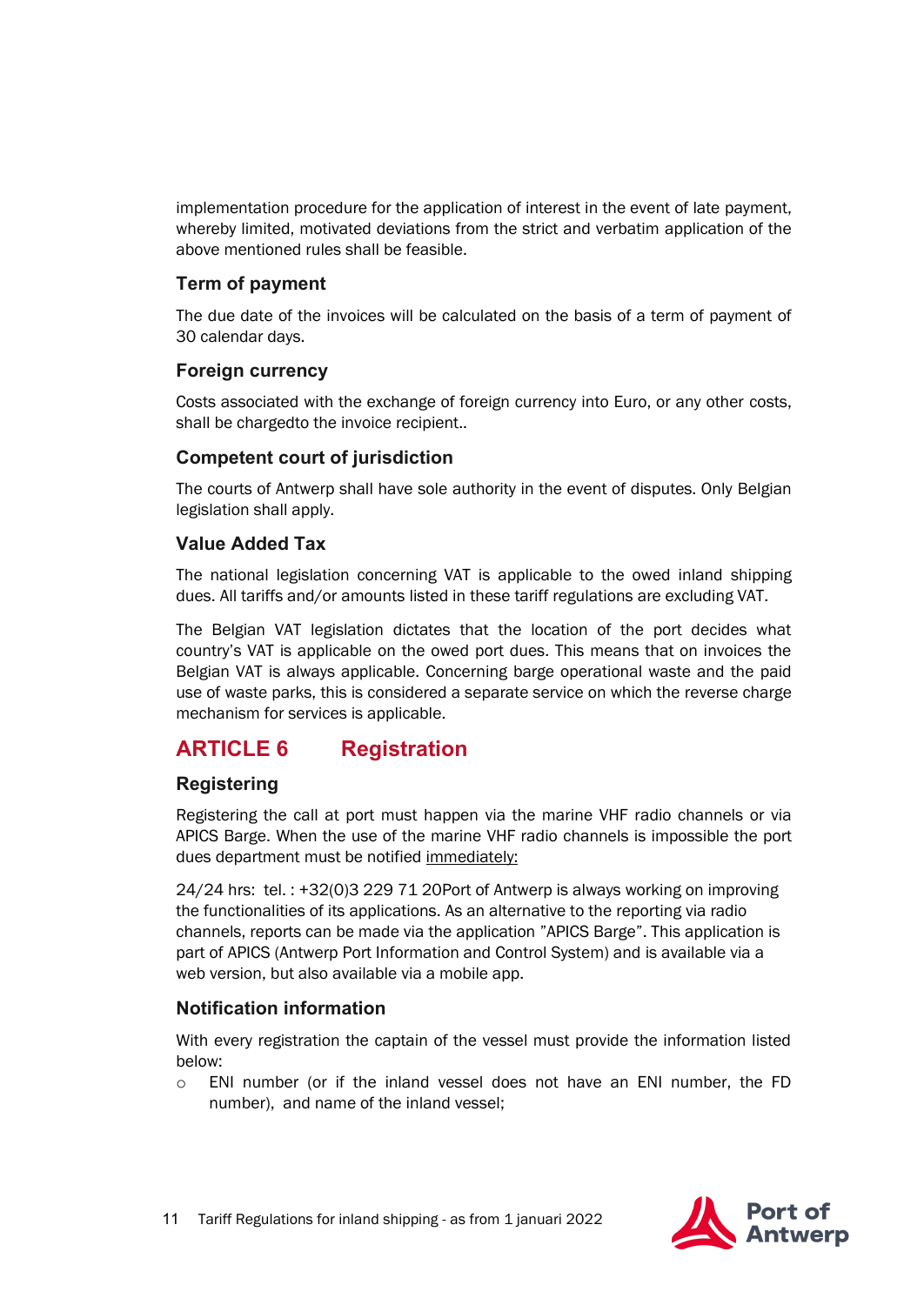- o tonnage;
- o origin and destination;
- o nature and quantity of cargo with a maximum deviation of 1%;
- o passage through or stay in the port;
- o draught/draft;
- o number of crewmembers.

For convoys with pushers the individual data for the pusher and all its barges must be submitted as well as the total length and width of the convoy.

#### <span id="page-11-0"></span>**Electronic pre-notification**

Before registering arrival and departure it is considered that the electronic prenotification has been sent.

#### <span id="page-11-1"></span>**Registering arrival**

Each inland vessel shall report:

- o when it enters the port;
- o when occupying a berth;
- o when launching.

Each inland vessel shall notify when it:

- o changes of destination;
- o navigates from the left to the right bank or vice versa;
- o navigates to/from the Scheldt quays/jetties;
- o shifts within the docks.

## <span id="page-11-2"></span>**Registering departure**

Every inland vessel leaving port shall report:

- o when leaving the port via a lock;
- o when leaving the berth;
- o if it is taken out of the water.

Inland vessels which have registered their departure from the berth correctly and send out the mandatory AIS signals, are not obligated to register their departure if they leave the port via the Scheldt-Rhine Canal or via the Albert Canal.

#### <span id="page-11-3"></span>**No registration of arrival or departure**

For every inland vessel without registration of arrival or departure from the berth and without AIS signals, the port dues department increases the inland port dues with 25%, with a minimum of 10 euros.

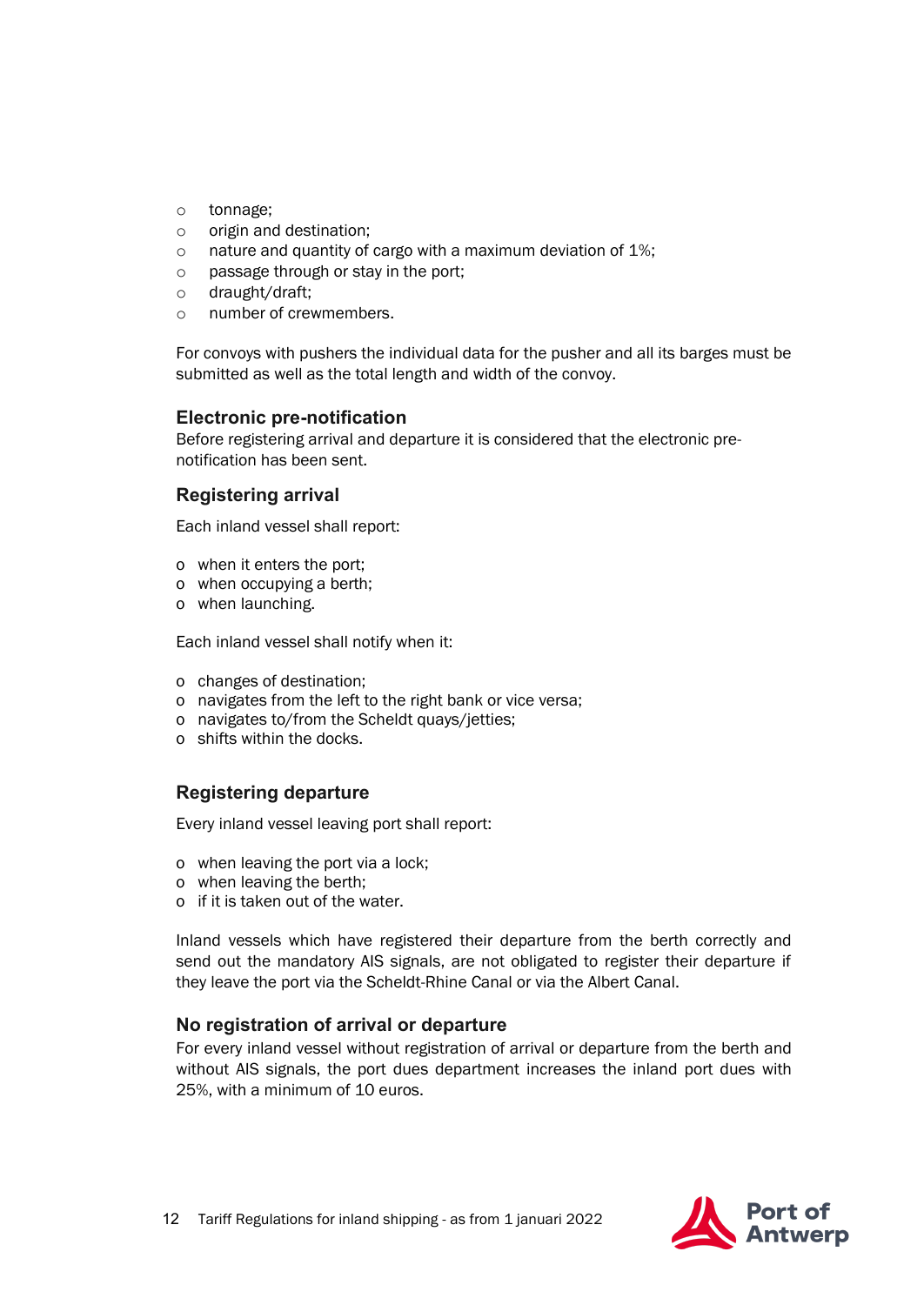The invoices issued with this increase, will only be rectified retroactively at the request of the client.

#### <span id="page-12-0"></span>**Reporting via VHF channels**

Registering arrival, and departure via the radio channels is done via VHF channels below:

| entering or exiting the left or right bank via:                                   |                    |              |  |
|-----------------------------------------------------------------------------------|--------------------|--------------|--|
|                                                                                   |                    |              |  |
| Boudewijn lock                                                                    | <b>VHF</b> channel | 71           |  |
| Van Cauwelaert lock                                                               | <b>VHF</b> channel | 71           |  |
| Zandvliet lock                                                                    | <b>VHF</b> channel | 79           |  |
| Berendrecht lock                                                                  | <b>VHF</b> channel | 79           |  |
| Kallo lock                                                                        | <b>VHF</b> channel | $\mathbf{1}$ |  |
| Kieldrecht lock                                                                   | VHF channel        | $\mathbf{1}$ |  |
| the America dock from the Straatsburg dock                                        | <b>VHF</b> channel | 20           |  |
| the America dock from the city port                                               | <b>VHF</b> channel | 20           |  |
| the Deurganck dock                                                                | <b>VHF</b> channel | 60           |  |
| the Harbour dock B3 from or to the Scheldt-Rhine Canal at the<br>Noordland bridge | <b>VHF</b> channel | 60           |  |

| mooring:                                                                                                                                                          |                    |    |
|-------------------------------------------------------------------------------------------------------------------------------------------------------------------|--------------------|----|
| 'Meldpunt Schelde Noord' on the Scheldt, downwards from the<br>Royers lock: at the Scheldt quays, at the Deurganck dock, at the<br>North Sea and Europe terminal. | <b>VHF</b> channel | 60 |
| at the Scheldt quays.                                                                                                                                             | <b>VHF</b> channel | 60 |
|                                                                                                                                                                   |                    |    |

| changing a registered destination: |             |    |
|------------------------------------|-------------|----|
|                                    | VHF channel | 60 |
|                                    |             |    |

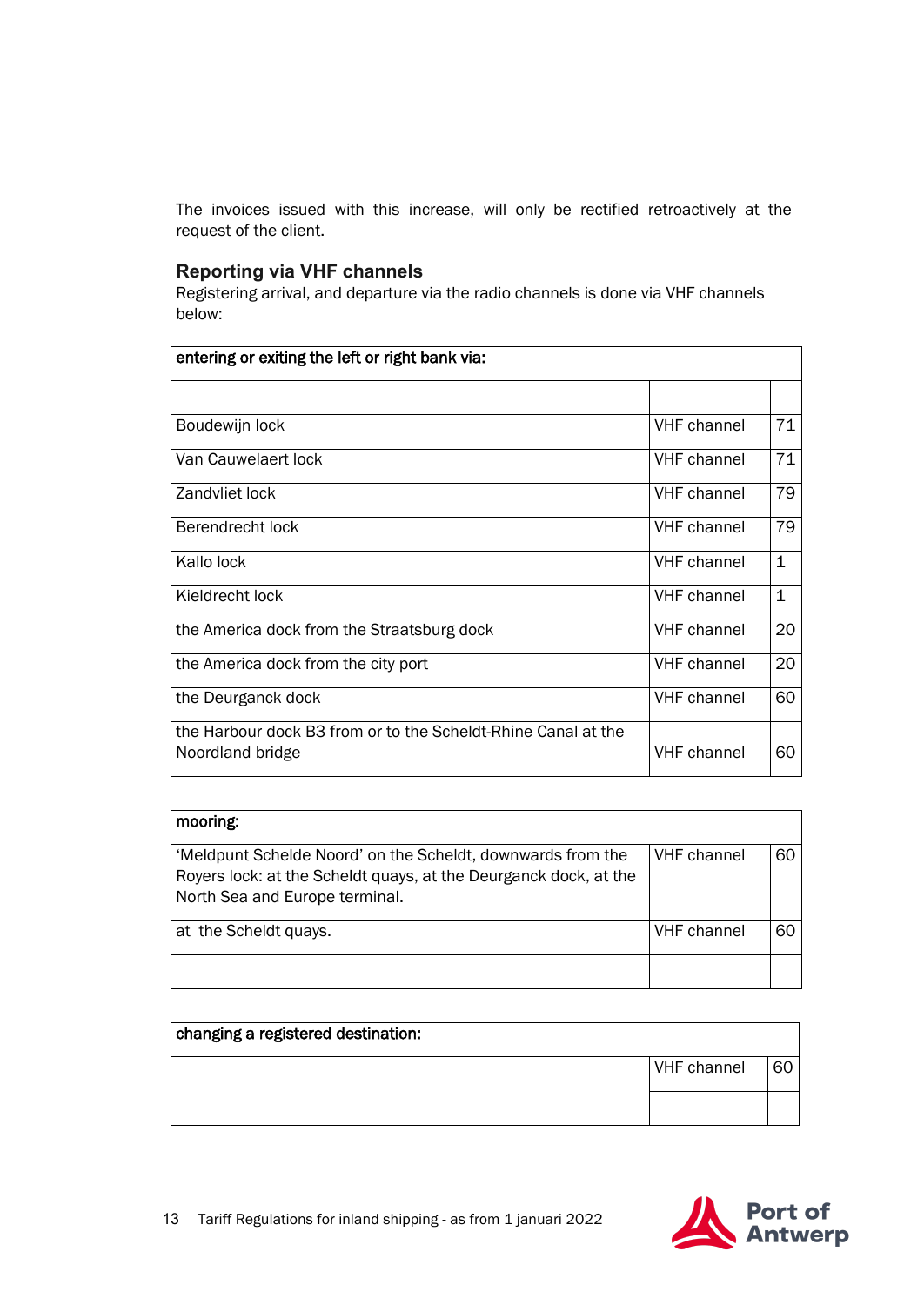| Shifting within the docks on the left or right bank |             |     |
|-----------------------------------------------------|-------------|-----|
|                                                     | VHF channel | -60 |

| Deploying a vessel into the water or taking a vessel out of the water |                    |    |  |
|-----------------------------------------------------------------------|--------------------|----|--|
|                                                                       | <b>VHF</b> channel | 60 |  |
|                                                                       |                    |    |  |

## <span id="page-13-0"></span>**ARTICLE 7 Travel route for inland vessels traversing the port**

Inland vessels traveling via the following routes are considered to be traversing the port:

- o from the Scheldt to the Albert Canal or vice versa;
- o from the Scheldt-Rhine Canal to the Albert Canal or vice versa;
- o from the Scheldt-Rhine Canal to the Scheldt or vice versa.

Inland vessels traversing the port from the Hansa dock to the America dock or vice versa, are obligated to follow the route Hansa dock, connection to the 5th Harbour Dock, 5th Harbour Dock, Noordkasteel bridge, America dock or vice versa.

The Port Authority can:

- $\circ$  Permit a deviation from the described route based on a written request from the client;
- $\circ$  impose other travel routes due to special circumstances related to shipping navigation or locks, bridges, etc.

## <span id="page-13-1"></span>**ARTICLE 8 Fundamentals for billing**

Depending on the type of charge, the following parameters are used for the calculation of the inland shipping dues:

- o the maximum loading capacity in freshwater expressed in tonnes;
- $\circ$  the maximum displacement in freshwater expressed in m<sup>3</sup>;
- $\circ$  the displacement between the surface of the empty vessel draught and the surface of the largest permitted draught, expressed in m<sup>3</sup>;
- $\circ$  the maximum occupied water surface in m<sup>2</sup> calculated based on the greatest length and the greatest width, expressed in m,
- o the gross tonnage for equalised vessels.

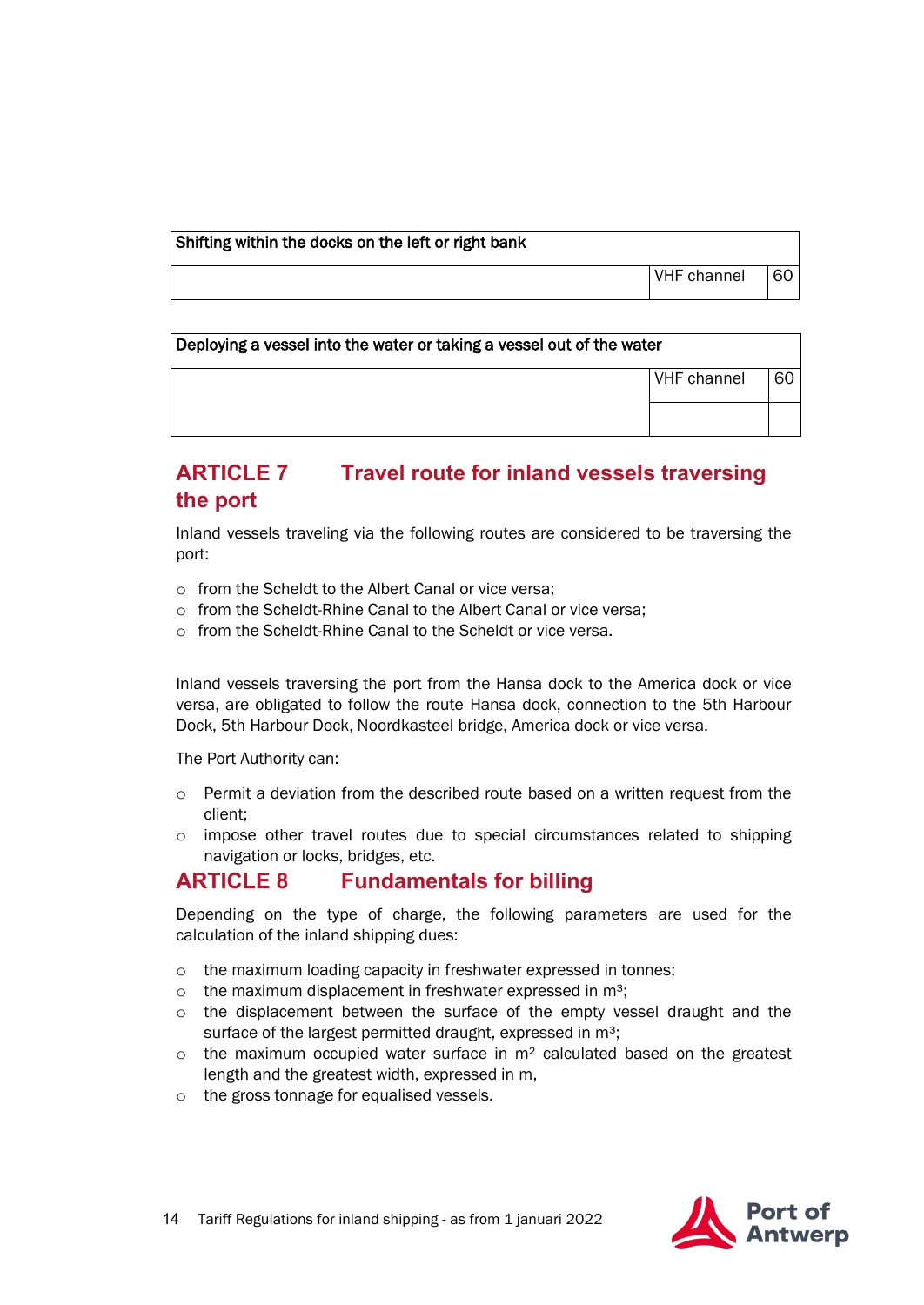For the loading capacity, as well as the length, width and type, the data mentioned in the valid inland certificate of measurement is used. The normal rounding rules are applied only to the calculated final parameters.

If no inland certificate of measurement was submitted or if the data mentioned on the inland certificate of measurement do not correspond with the real loading capacity, the real greatest length and/or real greatest width of the inland vessel, an estimate will be performed by the port dues department of 25% extra on the owed port dues.

## <span id="page-14-0"></span>**ARTICLE 9 Ship's waste**

Information about the waste parks: www.portofantwerp.com/afvalbeleid

On presentation of their eco-card, inland vessels can dispose of their commercial waste sorted at the waste facilities set up by the Port Authority.

In accordance with the "Convention on the Collection, Deposit and Reception of Waste in the Rhine and Inland Navigation" (CDNI Convention, further mentioned in the text), a distinction must be made between the following:

- 1. oil and grease containing ship's industrial waste contained in part A of the CDNI **Convention**
- 2. other ship's industrial waste contained in part C of the CDNI-treaty

For the oil and fat-containing ship's industrial waste, a single financing system is applied in all contracting countries and no separate rate is set by the Antwerp Port Authority. When bunkering gas oil, each ship pays a disposal fee that entitles the delivery of oil and grease containing commercial waste to a reception facility in a treaty-compatible country of its choice.

The Port Authority charges the skipper/user/owner of the inland vessel the following costs for the delivery of the remaining commercial waste:

| Type of waste                            | tariff                        |
|------------------------------------------|-------------------------------|
| paints and solvents                      | 1,2 EUR per kg                |
| rough ship's garbage                     | 25,7 EUR per $m3$             |
| with household comparable residual waste | 2,6 EUR per garbage bag (60I) |

Other ship-generated waste (CDNI - Part C) different from the above waste will be received free of charge. More info about which ship-generated waste can be handed over at which waste reception facility in Antwerp port, see www.portofantwerp.com/afvalbeleid.

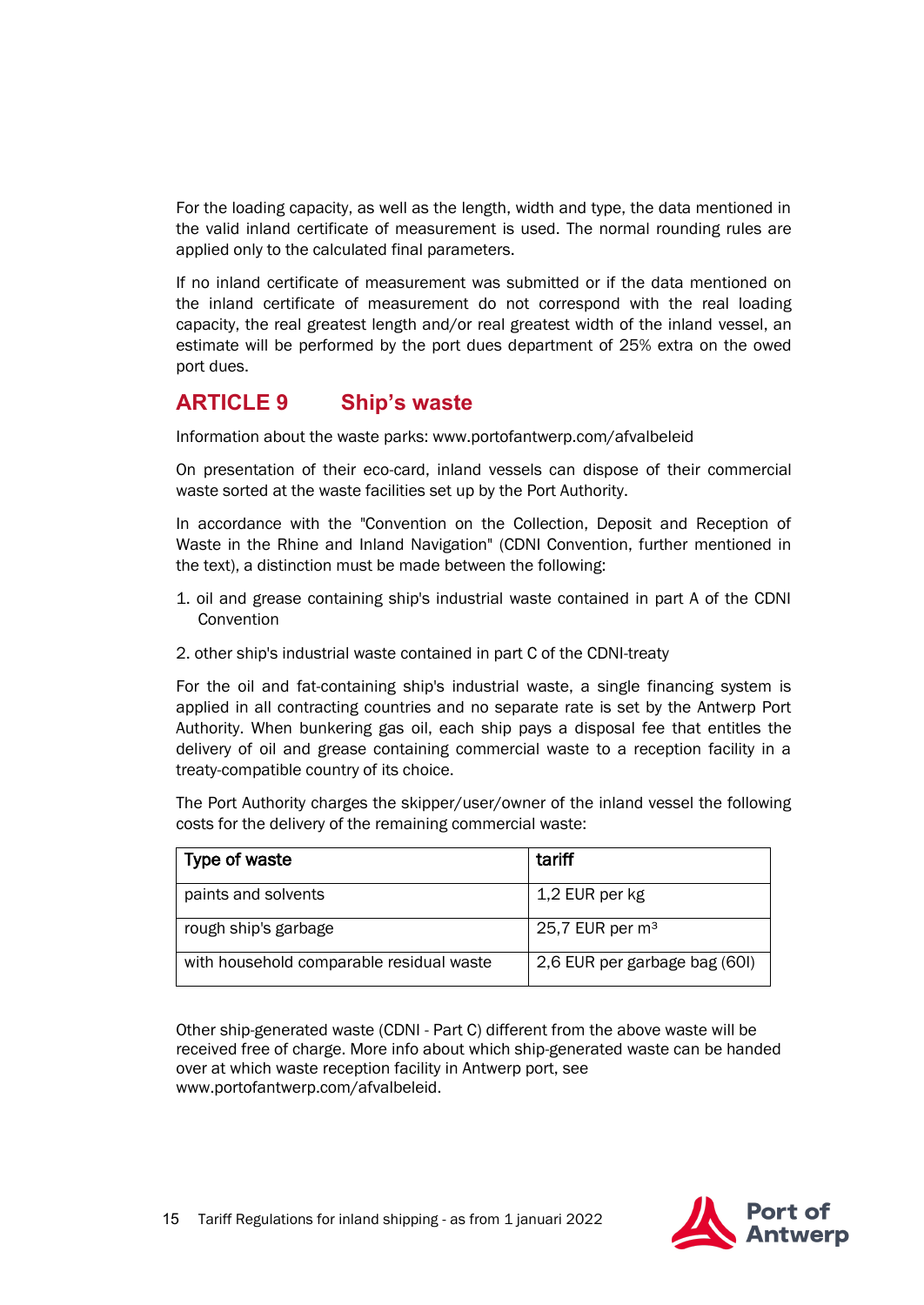## <span id="page-15-0"></span>**ARTICLE 10 Environmental Policy**

The Port Authority grants discounts on port dues to barge operators that take environmental measures, with the exception of yearly subscription.

The discounts can be granted when using the following technologies:

| T1. Discount for diesel-electric propulsion:<br>inland vessels which make use of a diesel-electric main propulsion in<br>which the diesel engine adheres to the emission standards of the<br>CCR-II norm.          | $-15%$ |
|--------------------------------------------------------------------------------------------------------------------------------------------------------------------------------------------------------------------|--------|
| T2. Discount for CCR II:<br>inland vessels which have been built before 2008 and which comply<br>with the emissionstandards of fase IIIA of the NRMM regulations.                                                  | $-7%$  |
| T3. Discount for LNG, CNG, methanol or hydrogen<br>inland vessels which make use of LNG, CNG, methanol or hydrogen<br>as main propulsion (minimum 70%).                                                            | $-15%$ |
| T4. Discount for electric motor:<br>inland vessels which make use of an electric motor with batteries or<br>fuel cells as primary source of energy.                                                                | $-15%$ |
| T5. Discount for fase V:<br>inland vessels wich have been built before $30.6.2020$ (for P <<br>300kW) or 30.6.2021 (for $P \ge 300$ kW) and which comply with the<br>Stage V requirements of the NRMM regulations. | $-15%$ |
| T6. Discount for Euro VI<br>inland vessels which make use of a marinised EURO-VI engine.                                                                                                                           | $-15%$ |

- $\circ$  For T2 and T5, the discount applies both to vessels that have an EU typeapproved engine according to the relevant standard and to vessels that have an EU type-approved engine to an older standard, but by an after-treatment system does reach the applicable emission standards.
- o The burden of proof to show that the vessel is eligible for one of the discounts lies entirely with the applicant. Possible documents that can be offered as proof are the tonnage certificate, the type approval of the engine, test- or measurement results of downstream techniques, ...

## **ARTICLE 11 Distribution of drinking water**

<span id="page-15-1"></span>Taking in drinking water can be done:

 $\circ$  on the water by contacting a drink water barge

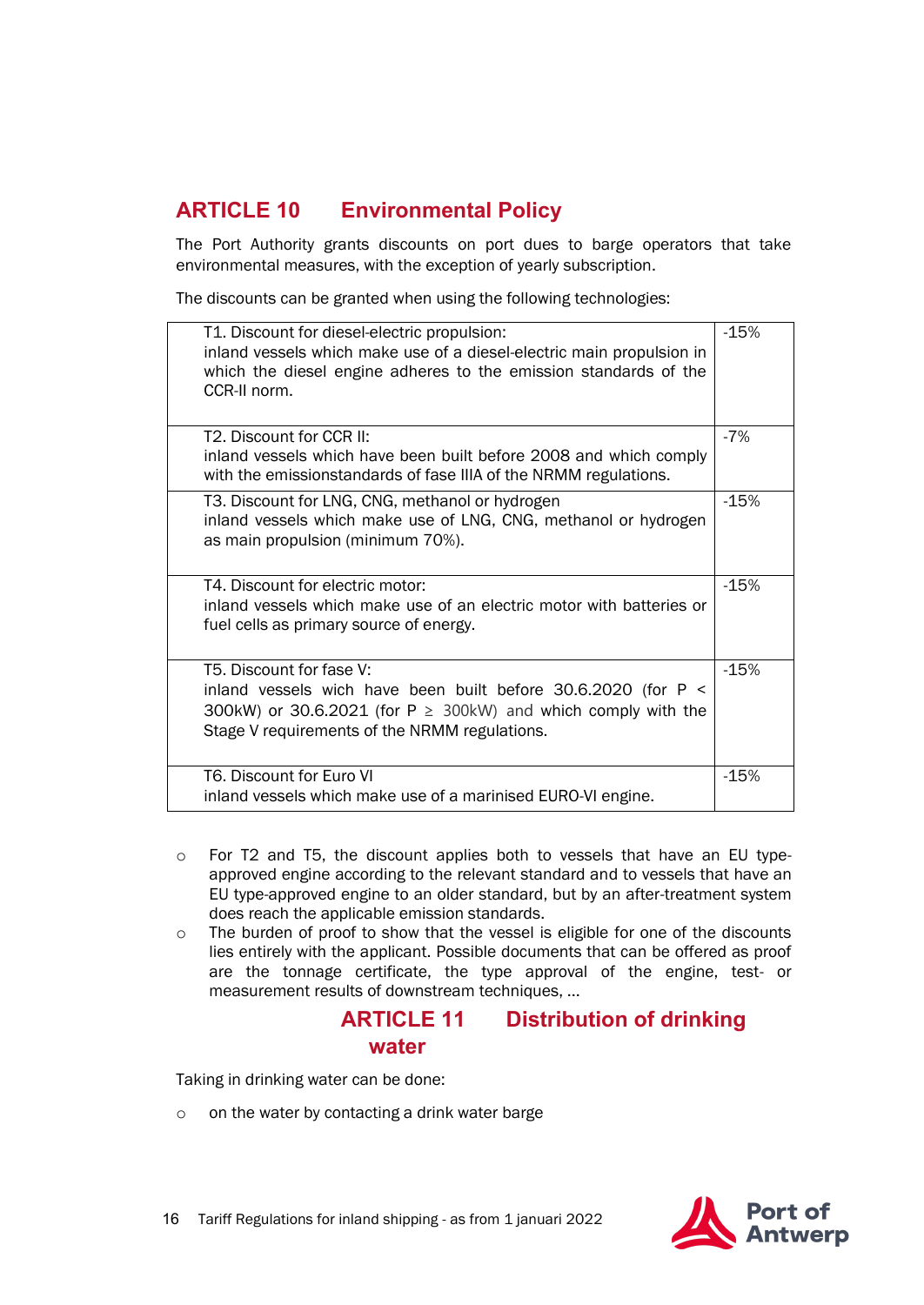o ashore via fixed drinking water facilities

For more information, visit [www.binnenvaartservices.be](http://www.binnenvaartservices.be/) or [www.portofantwerp.com/drinkwaterbeleid.](http://www.portofantwerp.com/drinkwaterbeleid) The Port Authority charges a fee of 3.66  $EUR/m<sup>3</sup>$  to the skipper/owner/user when he/she takes in drinking water from the drinking water barges or fixed drinking water facilities.

Commercial pleasure crafts can only take in water from fixed drinking water facilities for a fee.

Cruise ships are prohibited from taking in drinking water.

## <span id="page-16-0"></span>**ARTICLE 12 Shore power**

At certain locations the Port Authority offers inland vessels the use of facilities to connect to the power grid and charges a fee of 0.27 EUR/kWh for this.

More information can be found at www.binnenvaartservices.be or www.portofantwerp.com/walstroom.

## <span id="page-16-1"></span>**ARTICLE 13 Identification**

The name of the vessel must be shown on the vessel, in a way which is clearly visible when standing ashore. The letters and numbers must have a minimum height of fifteen centimetres. The registration number, or the equivalent thereof for vessels which sail under a foreign flag, must be clearly shown on the vessel.

The port dues department must be notified of any change in vessel name, tonnage, name or address of the owner immediately when the change happens during the stay in the port or at the latest at the next registration of entry in the port.

Within 10 days of entry in the port a copy of the complete inland certificate of measurement must be submitted to the port dues department for verification when:

- o the inland vessel calls at the port of Antwerp for the first time or;
- $\circ$  it has been at least 2 years since its previous call at the port of Antwerp or;
- o the tonnage of the inland vessel has changed.

For vessels which possess both an inland certificate of measurement and an international tonnage certificate, the latter must also be submitted for verification.

The MMSI number (Maritime Mobile Service Identity) of the AIS transponder (Automatic Identification System) must be submitted to the port dues department when the inland vessel calls at the port for the first time or when the number is not yet known to the port dues department or when the number has changed.

Mail to: Portdues.InlandShipping@portofantwerp.com

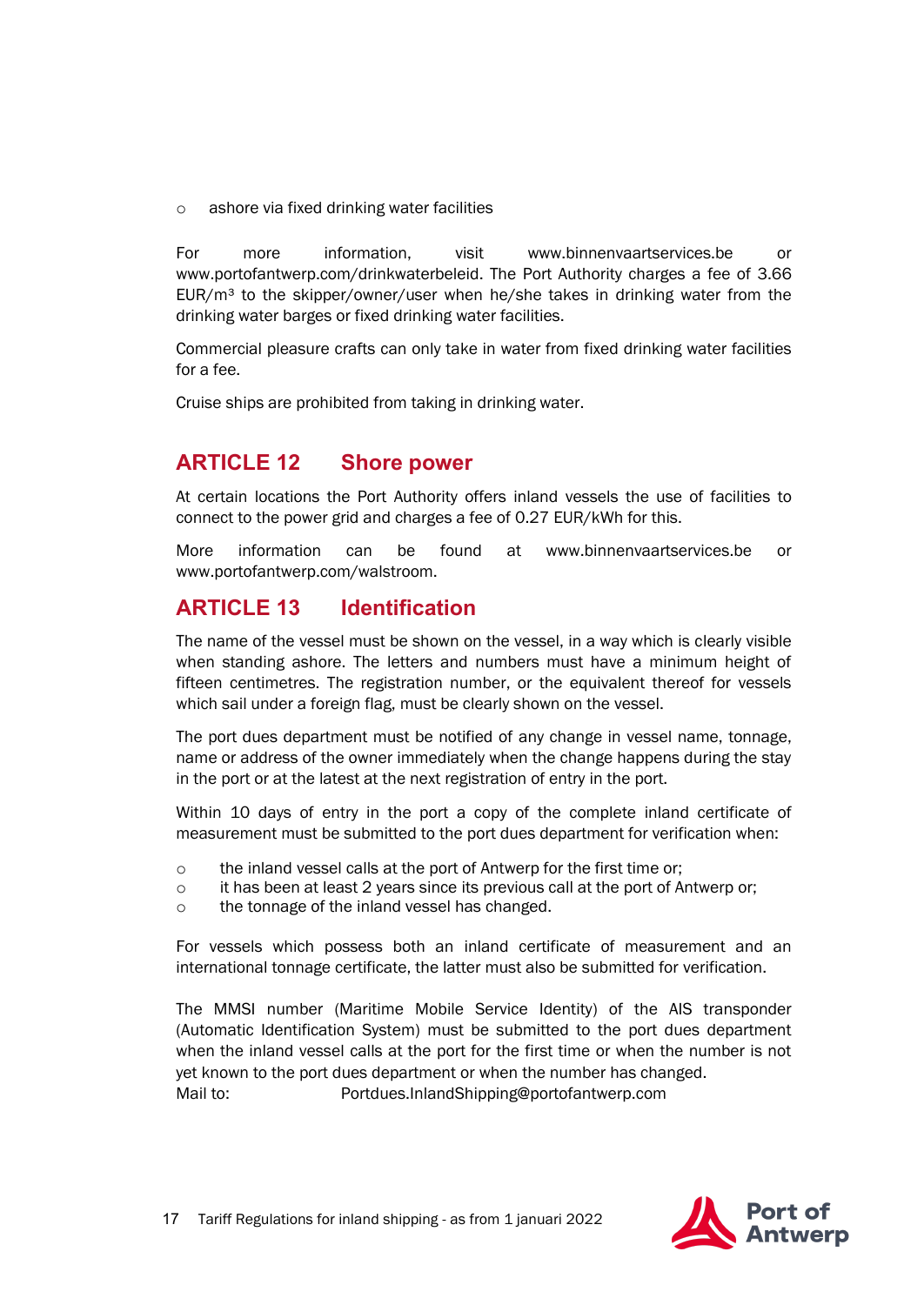Send to: Antwerp Port Authority Port dues department Zaha Hadidplein 1 2030 Antwerp

## <span id="page-17-0"></span>**ARTICLE 14 Proof**

At the request of the Port Authority, the inland certificate of measurement, the bill of lading, the log book, the charter party, the consignment note or any other document must be submitted.

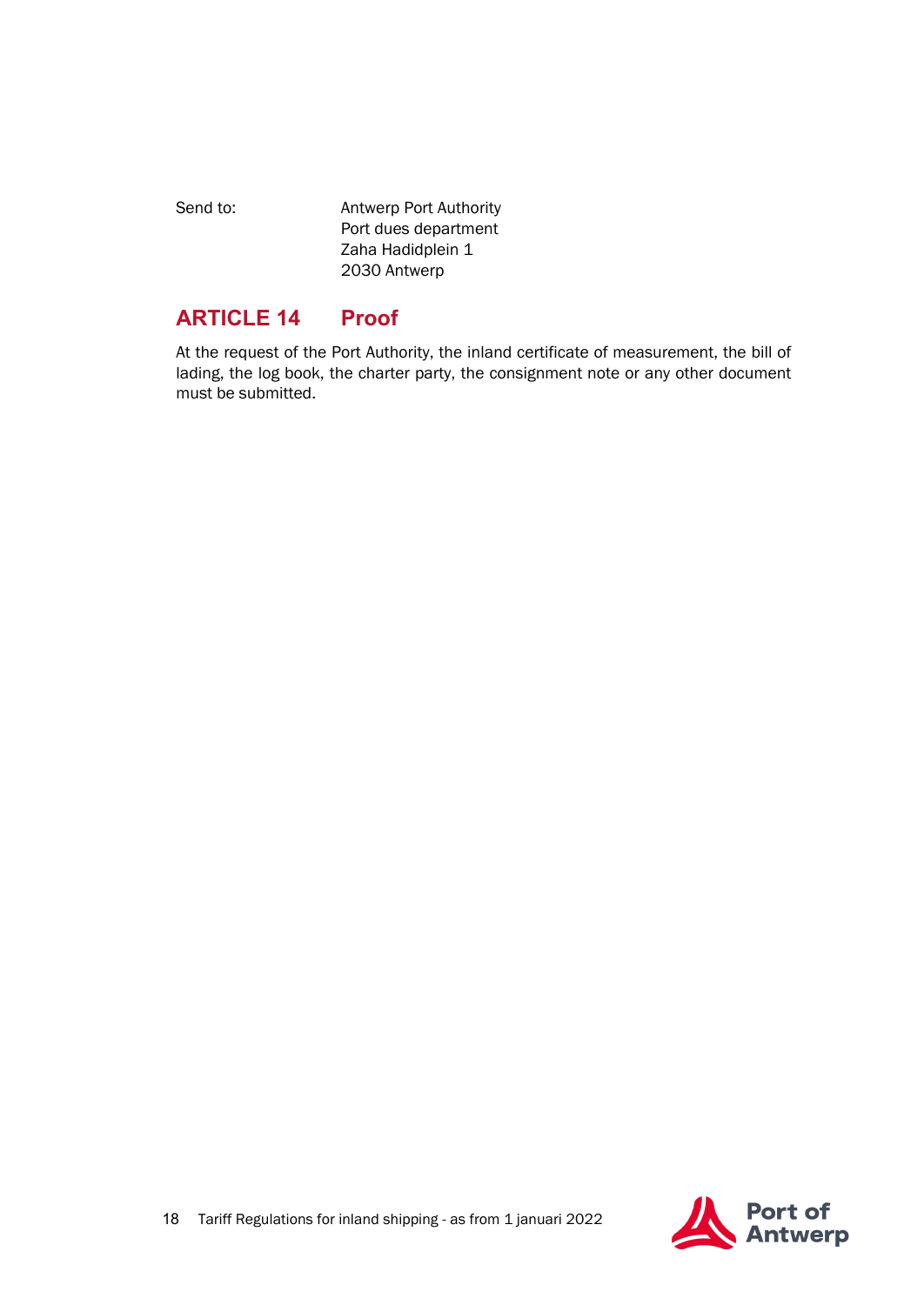# <span id="page-18-0"></span>**Inland navigation**

## <span id="page-18-1"></span>**ARTICLE 15 Principles**

All calls of inland vessels which are used to load or unload goods in the port, which transport goods through the port or which facilitate port activities are considered to be inland navigation. The calls of inland vessels used for tourism purposes do not belong to this category.

## <span id="page-18-2"></span>**ARTICLE 16 Port dues**

The port dues are levied as soon as an inland vessel calls at the port, are valid for an uninterrupted stay of 30 days in the port and expire when leaving the port. The port dues remain valid:

- $\circ$  for inland vessels which leave the port solely for a visit to a national shipyard where they are placed in the dry docks, and enter the port again afterwards. The duration of the stay in the shipyard will not be taken into account for the calculation of the duration of the stay in the port. The proof of the stay in the shipyard must be submitted to the port dues department.
- o for bunker vessels type N which leave the port.

| tariffs            |                       |
|--------------------|-----------------------|
| tariff type        | tariff in EUR per ton |
| basic rate         | 0.0875                |
| reduced basic rate | 0.0836                |

## <span id="page-18-3"></span>**16.1 Basic rate**

The Port Authority charges the basic rate to inland vessels per individual trip for an uninterrupted stay in the port of maximum 30 days.

## <span id="page-18-4"></span>**16.2 Reduced basic rate**

If the stay in the port lasts less than 36 hours, all inland vessels with the exception of equalised inland vessels, are charged the reduced basic rate.

## <span id="page-18-5"></span>**ARTICLE 17 Passage fees**

The Port Authority charges passage fees to an inland vessel which traverses the port. The passage fees ensure an uninterrupted passage period of maximum 18 hours and expire when leaving the port. During this passage, no loading, unloading or commercial activities can take place. When the 18-hour period is exceeded or when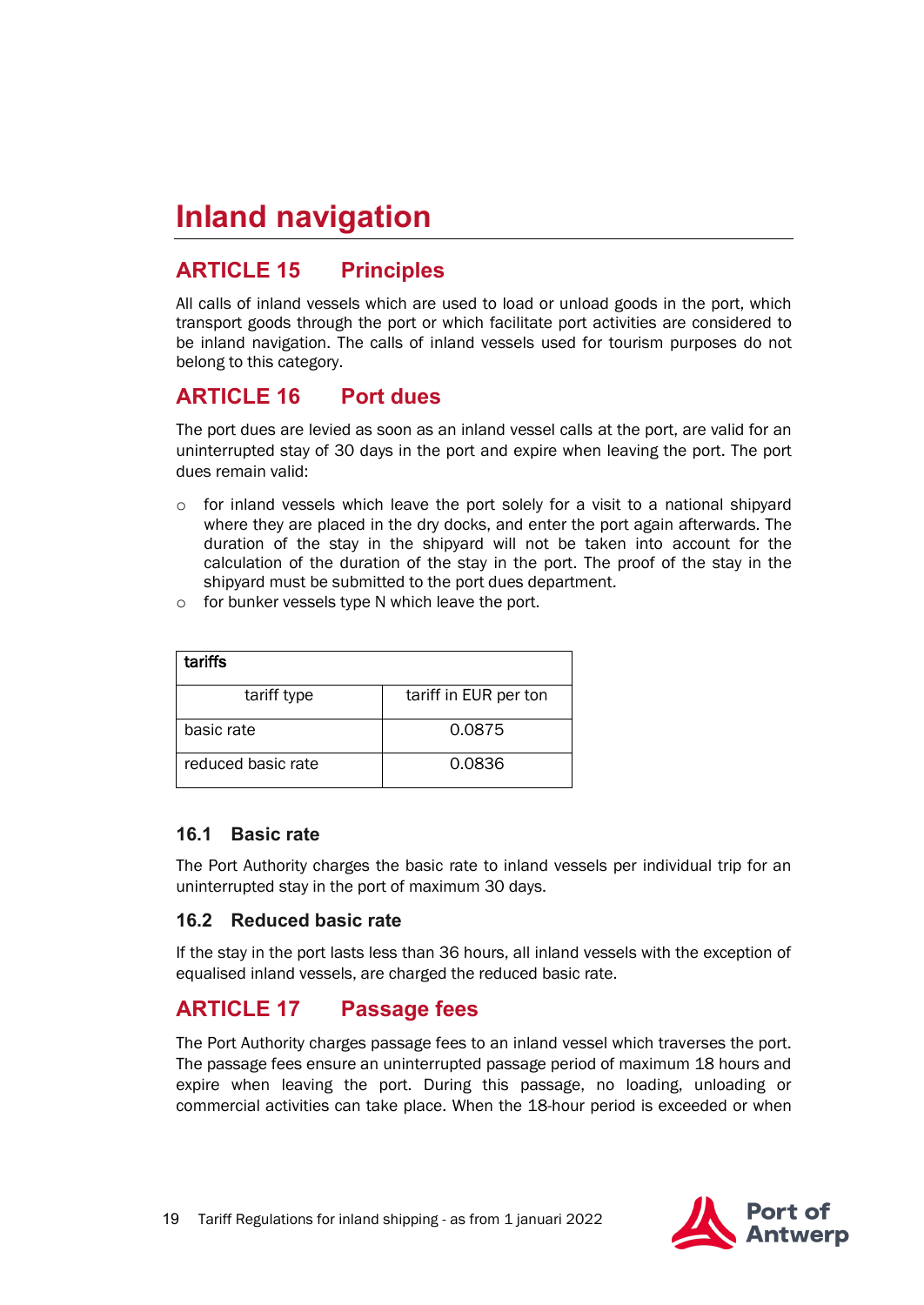loading, unloading or commercial activities have taken place the Port Authority charges port dues.

| tariffs                  |                                    |                                     |                          |
|--------------------------|------------------------------------|-------------------------------------|--------------------------|
| passage for              | inland vessel                      | tariff in EUR                       | minimum<br>amount in EUR |
| loaded inland<br>vessels | all                                | $0.00029$ €/<br>1000 kg<br>cargo/km | 4.7                      |
| empty inland<br>vessels  | tonnage $<$ 450 tonnes             | 2.9                                 |                          |
|                          | tonnage from 450 to 1350<br>tonnes | 4.1                                 |                          |
|                          | tonnage $> 1350$ tonnes            | 5.8                                 |                          |

## <span id="page-19-0"></span>**17.1 Passage fee for loaded inland vessels**

The passage fee for loaded inland vessels is calculated per passage through the port on the basis of the amount of cargo per tonne of 1.000 kilograms and the travelled distance per kilometre, adding 1 kilometre per used lock. For determining the travelled distance in kilometres, every started kilometre is counted. The weight of the cargo is rounded up for the calculation of the passage fee.

## <span id="page-19-1"></span>**17.2 Passage fee for empty inland vessels**

The passage fee for empty vessels is, independent of the travelled distance, calculated based on the tonnage of the inland vessel.

## <span id="page-19-2"></span>**ARTICLE 18 Frequency reduction**

- $\circ$  The Port Authority gives a reduction of 4,5% on port dues for calls by the same inland vessel starting from the  $4<sup>th</sup>$  call in a period of 14 consecutive calendar days. The next period of 14 calendar days commences at the earliest after the conclusion of the previous period and from the next call by the same inland vessel. This reduction is in effect for all inland vessels transporting goods to or from the port of Antwerp, including push barges but excluding containers ships and inland vessels merely traversing the port. Inland vessels wishing to enjoy the frequency reduction are requested to pre-register electronically.
- o The Port Authority gives a reduction of 3% on port dues for calls by the same containership starting from the  $4<sup>th</sup>$  call in a period of 14 consecutive calendar

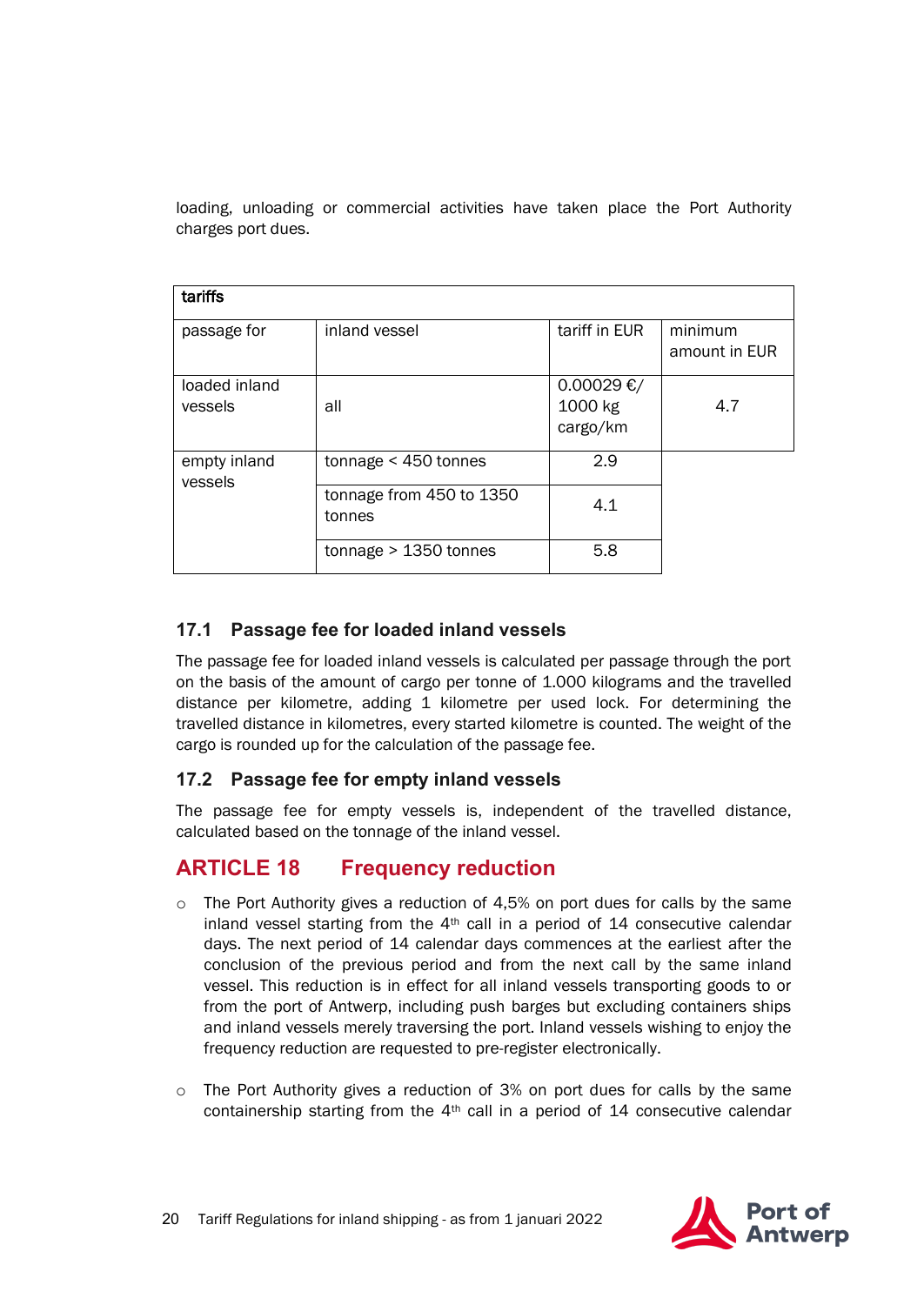days. The next period of 14 calendar days commences at the earliest after the conclusion of the previous period and from the next call by the same inland vessel. This reduction is in effect for all containerships transporting goods to or from the port of Antwerp. Vessels merely traversing the port are not taken into account.

 $\circ$  The Port Authority gives an additional reduction of 3% for all containerships that transport containers which are intended for loading onto a sea vessel in Antwerp with an overseas destination or containers which have been unloaded in the port of Antwerp off a sea vessel with an overseas origin. Furthermore the ratio of the total loaded and unloaded containers to the total amount of containers must be more than 75%. This additional reduction will only be given after submission of evidence via mail and within 2 months after the call. Inland vessels wishing to enjoy the frequency reduction are requested to pre-register electronically.

## <span id="page-20-0"></span>**ARTICLE 19 Strategic discount**

All barge operators can enjoy the strategic discount by registering for electronic invoicing in the portdues portal via register.portofantwerp.com and selecting the options "consult your invoices" and "maintain client data for shippers"."

To be entitled to the strategic discount of 15% per stay, the following criteria must be met:

- $\circ$  the barge operator proves that he reaches a frequency of 3 stays per week on average during 2 months;
- o the deployed inland vessel features a CCR2 engine, Stage V standard or environmentally friendlier;
- $\circ$  the vessel calls at a maximum of 3 terminals per stay in the port; or the vessel calls at more than 3 terminals, but the time outside the port since the last departure out of port is less than 36h;
- o the vessel loads or unloads during its stay;
- o when transporting containers a minimum of 50% of 2 times the TEU capacity must be loaded;
- o the ship stays in the port for a maximum of 7 days;
- $\circ$  the redirecting of maritime traffic to other ports may not be the purpose of the stay.

If the frequency is not achieved after 4 months, the discount will be terminated. Stays which do not meet the above mentioned criteria, with the exception of the loading and unloading in the port, count for the frequency but are not entitled to the discount.

The strategic discount is not cumulative with the frequency reduction and does not apply to vessels with yearly subscriptions.

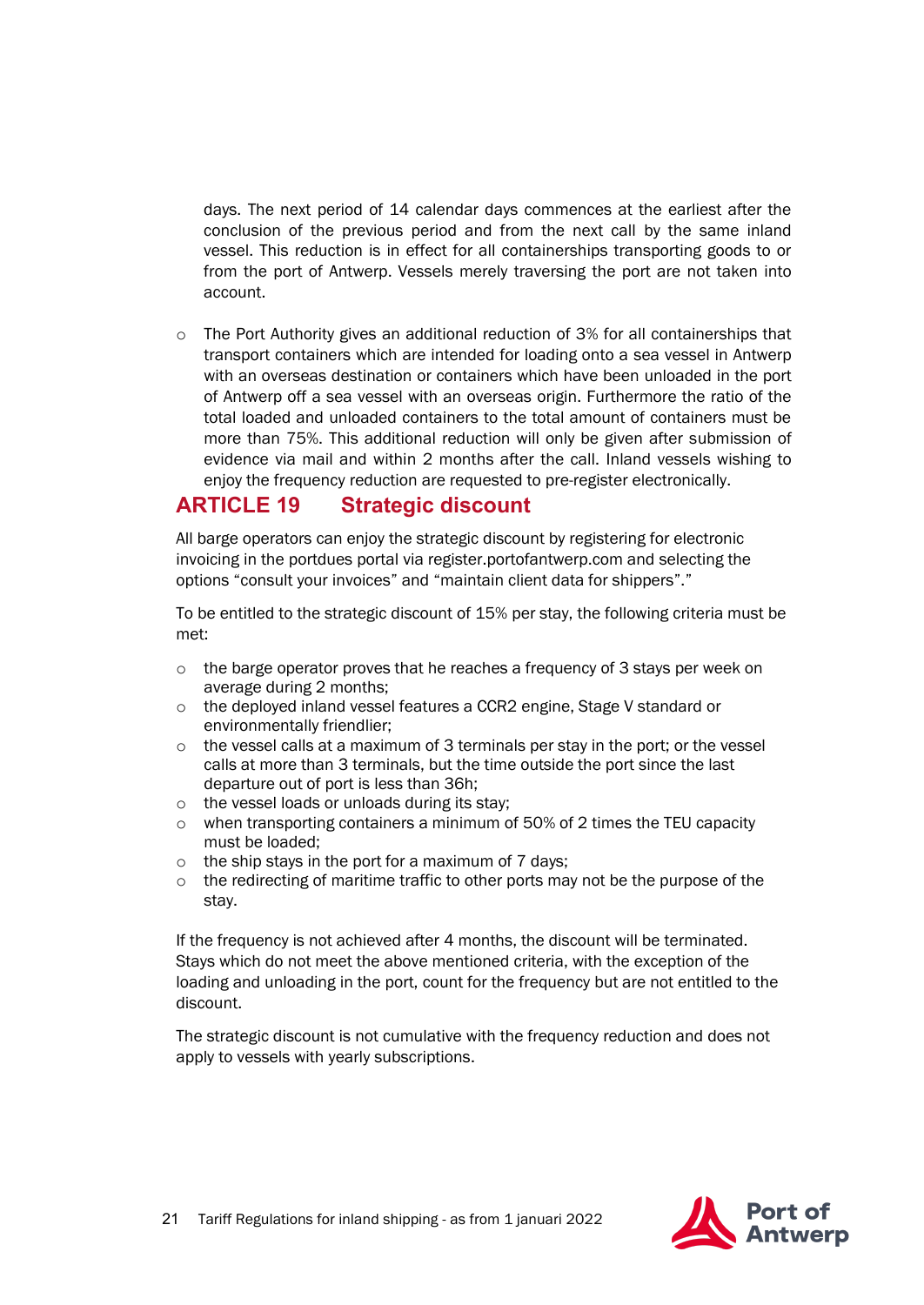## <span id="page-21-0"></span>**ARTICLE 20 Yearly subscriptions**

Yearly subscriptions are given to below-mentioned vessel types. The request must be sent to [havenrechten.binnenvaart@portofantwerp.com.](mailto:havenrechten.binnenvaart@portofantwerp.com) The subscription replaces the normally owed port dues during 1 year, for the vessel for which it was requested. Yearly subscriptions are not granted retroactively, can not be transferred to other vessels and will not be reimbursed in case of sale or end of charter.

Floating dry docks must take a yearly subscription.

| tariffs                                                             |                  |                                |  |  |
|---------------------------------------------------------------------|------------------|--------------------------------|--|--|
| vessel types                                                        | flat rate in EUR | variable rate in EUR per tonne |  |  |
| tug boats                                                           |                  |                                |  |  |
| pusher tugs                                                         |                  |                                |  |  |
| pushers                                                             | 483              | 2.55                           |  |  |
| miniature pushers (in<br>order to complete pusher-<br>barge convoy) |                  |                                |  |  |
| instruction ships                                                   |                  |                                |  |  |
| bunker vessels                                                      |                  |                                |  |  |
| supply ships                                                        | 483              | 5.07                           |  |  |
| dredging vessels                                                    |                  |                                |  |  |
| work boats                                                          |                  |                                |  |  |
| floating dry docks                                                  | 483              | 6.33                           |  |  |

#### <span id="page-21-1"></span>**20.1 Inland vessels**

If the vessel, with the exception of floating dry docks, is equipped with one of the technologies mentioned in article 10, the variable rate will be reduced with the mentioned percentages.

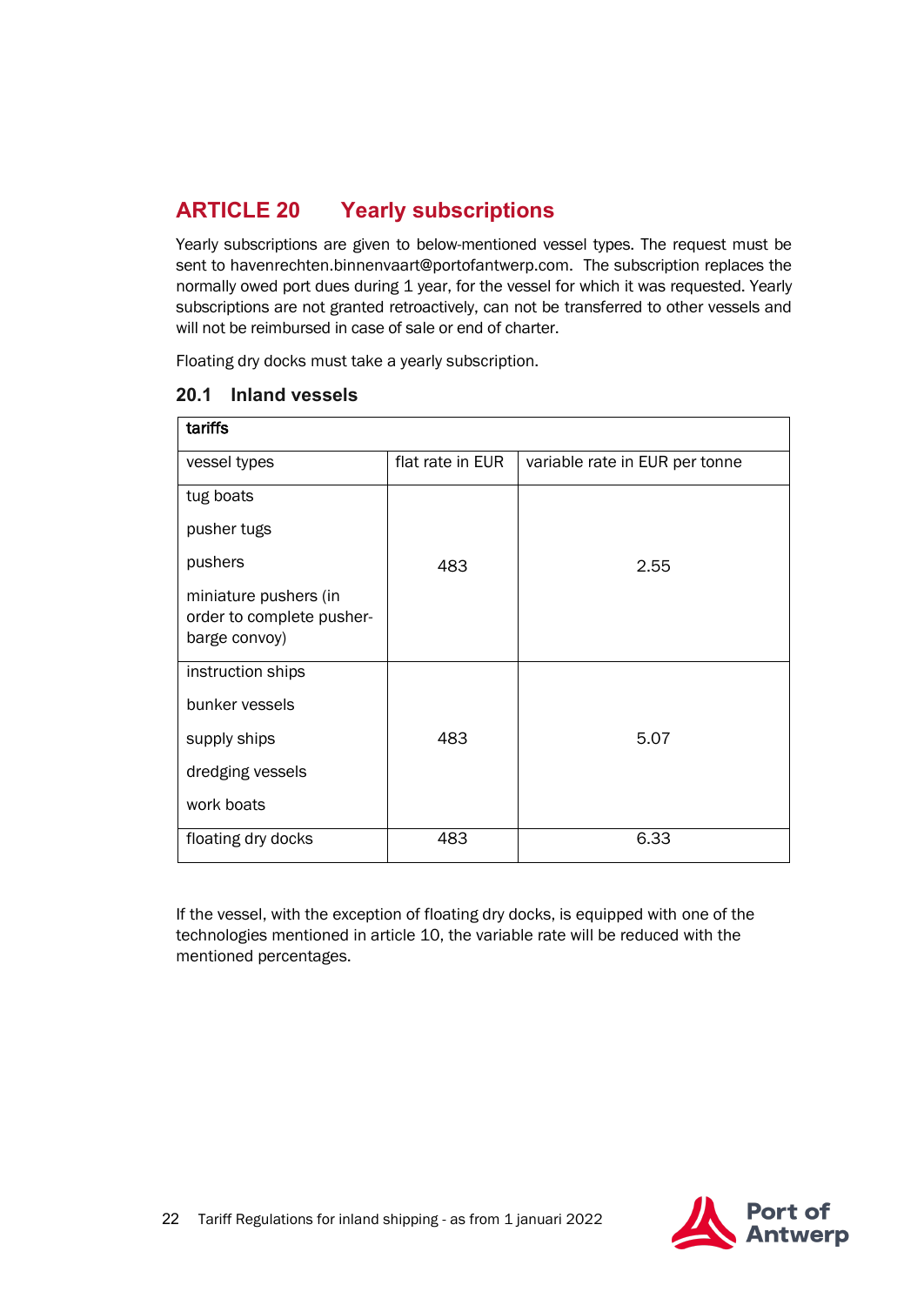## <span id="page-22-0"></span>**20.2 Tug boats which have an inland certificate of measurement as well as an international tonnage certificate or which only have an international tonnage certificate (1969)**

Tug boats which are mainly used for the tugging of sea ships from and to the port of Antwerp and possess an inland certificate of measurement as well as an international tonnage certificate, or possess only an international tonnage certificate, can request a yearly subscription. For the calculation of the variable part of the subscription the gross tonnage is used as mentioned in the international tonnage certificate (1969).

| tariffs            |                         |                                          |  |
|--------------------|-------------------------|------------------------------------------|--|
| <b>VESSEL TYPE</b> | <b>FLAT RATE IN EUR</b> | VARIABLE RATE IN EUR PER<br><b>TONNE</b> |  |
| tug boats          | 413                     | 2.55                                     |  |

If the vessel, with the exception of floating dry docks, is equipped with one of the technologies mentioned in article 10, the variable rate will be reduced with mentioned percentages.

## <span id="page-22-1"></span>**ARTICLE 21 Daily rate for inland vessels**

Inland vessels which stay in the port will be charged at the daily rate if the Port Authority considers the reason for their stay to not be in line with the basic activities of its commercial port. After having determined this, the port dues department will notify the party concerned via a registered letter requesting them to leave the port. If the inland vessel has not left the port within the permitted time period, the Port Authority will take all necessary measures to ensure the inland vessel is removed from the port at the expense of the party concerned. The daily rate will be charged from the day of the determination of the illegitimate stay until the day the inland vessel leaves the port. The Port Authority informs the client of the start of the charge at daily rate in the registered letter.

| tariffs     |                             |                          |
|-------------|-----------------------------|--------------------------|
| vessel type | tariff in EUR per metre LOA | charge                   |
| all types   | 1.09                        | per started calendar day |

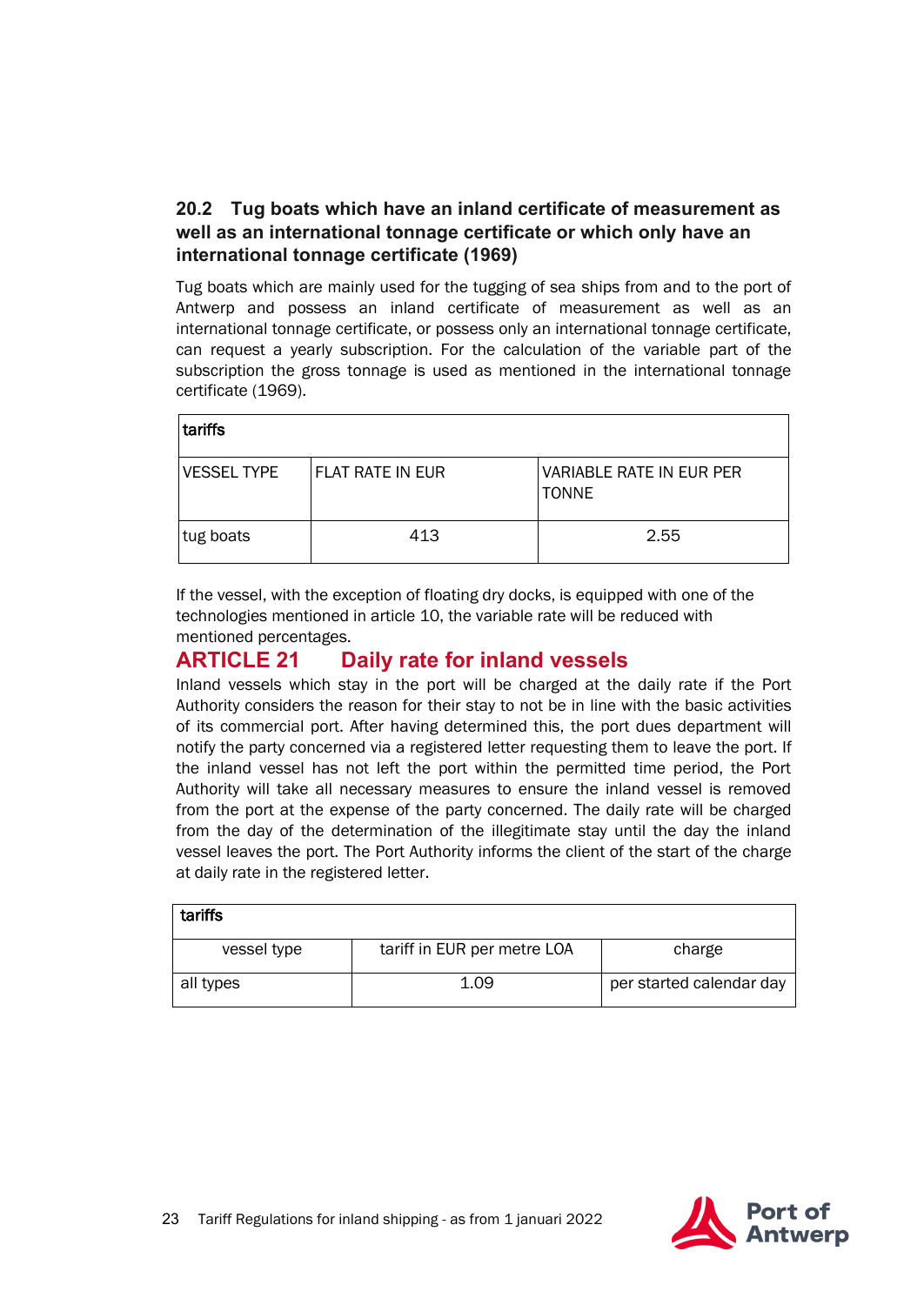## <span id="page-23-0"></span>**ARTICLE 22 Reductions and exemptions**

## <span id="page-23-1"></span>**Inland vessels owned by the city of Antwerp, the Flemish Region, the Belgian Government and the Port Authority**

These inland vessels can call at the port exempt of port dues.

## <span id="page-23-2"></span>**Assignments for the city of Antwerp, the Flemish Region, the Belgian Government and the Port Authority**

At the request of the Flemish Region, the City of Antwerp and the Belgian State the management committee may decide to grant exemption from inland waterway dues for contracts performed for one of these parties or for the Antwerp Port Authority. Before the start of the works an overview must be provided via the portdues portal of the ships deployed and the period and location of the works must be communicated.

No exemption is granted if the used inland vessels undertake other activities than those described in the context of the government-issued operations or moor at a different berth than that of the operations.

Exemptions will not be granted retroactively.

#### <span id="page-23-3"></span>**Exemptions for touristic vessels**

Touristic vessels passing through the port are exempt of port dues.

## <span id="page-23-4"></span>**Exemptions for inland vessels to and from the city port**

Inland vessels passing through the port to or from the city port are exempt of port dues. The stays of inland vessels which load or unload in the port, before or after their stay in the city port are merged together.

#### <span id="page-23-5"></span>**Exemptions for pushers in convoy**

Pushers which enter or exit the port in convoy, are exempt of the port dues which cover these movements.

## <span id="page-23-6"></span>**ARTICLE 23 Bonus turnover reduction**

The goal of the bonus turnover reduction is the stimulation of the traffic of goods to the Port of Antwerp.

The bonus turnover reduction equals 1,5% reduction on the bonus turnover compared to the previous calendar year.

The bonus turnover of the current year is the total net invoiced amount of inland shipping dues of the current year, reduced by the total net invoiced amount of inland shipping dues of the previous year.

Conditions for receiving the bonus turnover reduction:

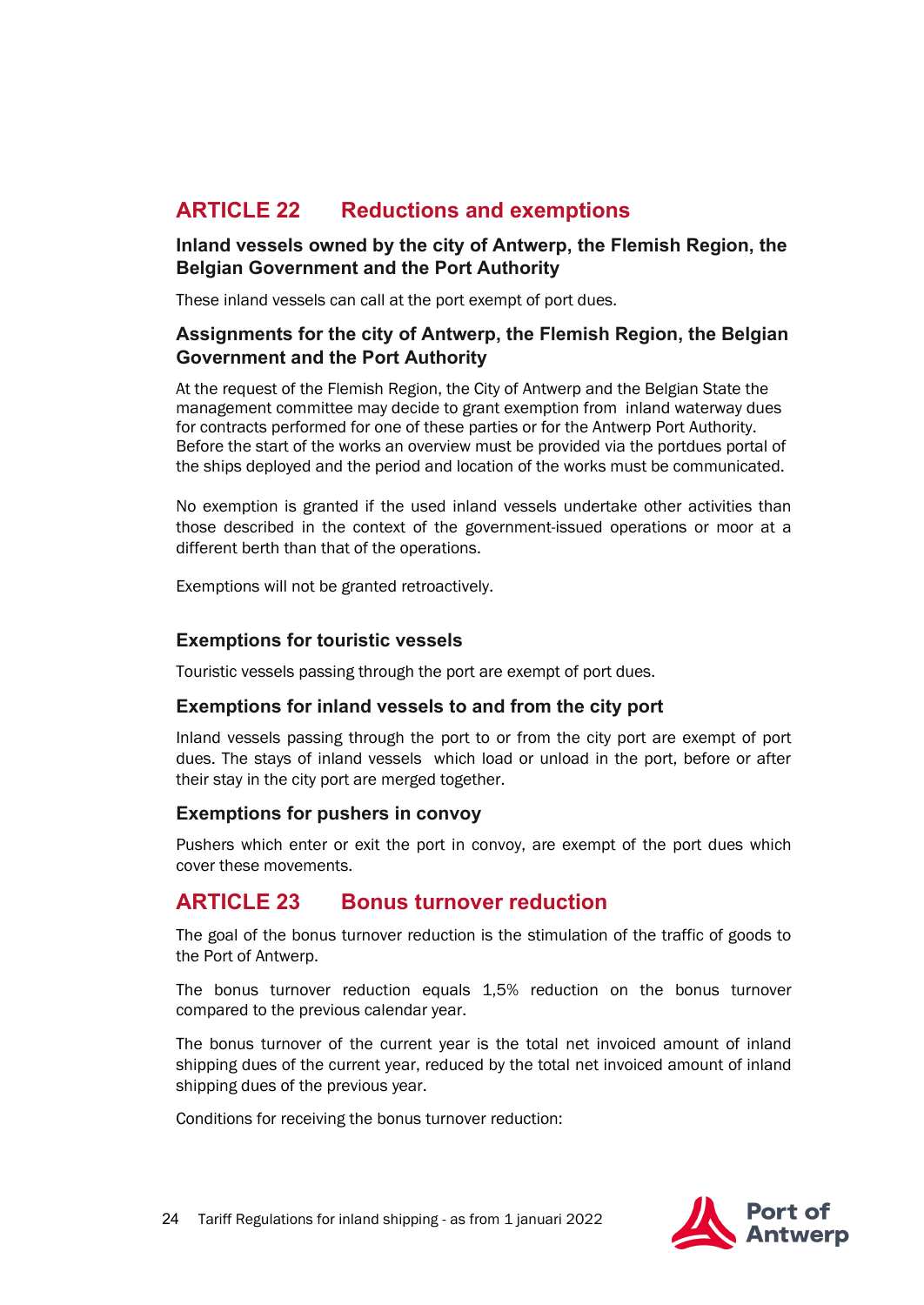- o a yearly turnover of inland shipping dues amounting to at least 50.000 EUR in the current and preceding year;
- o the client has submitted a copy of the complete and most recent inland certificate of measurement to the port dues department for all inland vessels which qualify for the calculation of the bonus turnover reduction;
- o the client has opted for electronic invoicing.

#### Application:

The bonus turnover reduction only takes into account the inland vessels for which, after achieving a bonus turnover, inland shipping dues are charged. It is granted in the beginning of the next year. Shifts within the same client group or mergers of clients will not give cause to reaching a higher turnover upon calculation of the bonus turnover.

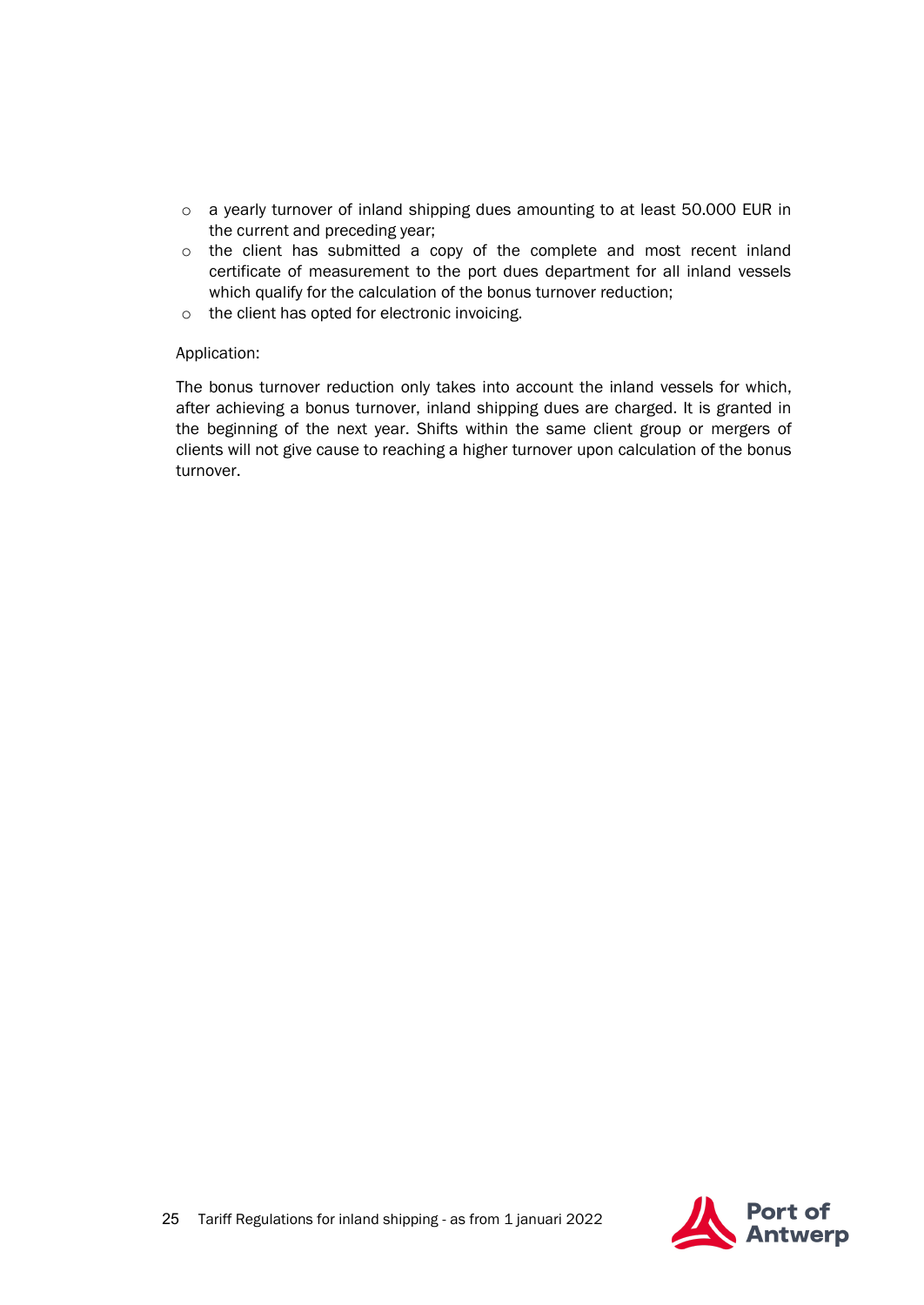# <span id="page-25-0"></span>**Tourist navigation**

## <span id="page-25-1"></span>**ARTICLE 24 Principles**

All calls of inland vessels which, regardless of the type mentioned in the inland certificate of measurement, are mainly used for the transport of people are considered to be tourist navigation. The inland vessels which are used for transporting goods do not fall under this principle.

Tourist navigation is divided into:

#### <span id="page-25-2"></span>**Non-commercial pleasure craft**

Inland vessels, for example yachts, used or designed for tourist navigation and which do not transport paying passengers.

#### <span id="page-25-3"></span>**Commercial pleasure craft**

Inland vessels which are not passenger ships and transport paying passengers.

#### <span id="page-25-4"></span>**Passenger ships**

Passenger ships, defined as such in the inland certificate of measurement and which transport passengers, paying or not.

## <span id="page-25-5"></span>**Harbour tour ships**

Passenger ships or commercial pleasure craft which are mainly used for harbour tours.

#### <span id="page-25-6"></span>**Cruise ships**

Vessels equipped for the transport of passengers and the facilitation of overnight stays for those passengers on a multiday cruise.

## <span id="page-25-7"></span>**ARTICLE 25 Port dues**

## <span id="page-25-8"></span>**Commercial pleasure craft, passenger ships, harbour tour ships and cruise ships**

The port dues are levied as soon as these inland vessels call at the port, are valid for an uninterrupted stay of 30 days in the port and expire when leaving the port.

The port dues remain valid for these vessels which leave the port solely for a visit to a national shipyard where they are placed in the dry docks, and enter the port again afterwards. The duration of the stay in the shipyard will not be taken into account for the calculation of the duration of the stay in the port. The proof of the stay in the shipyard must be submitted to the port dues department.

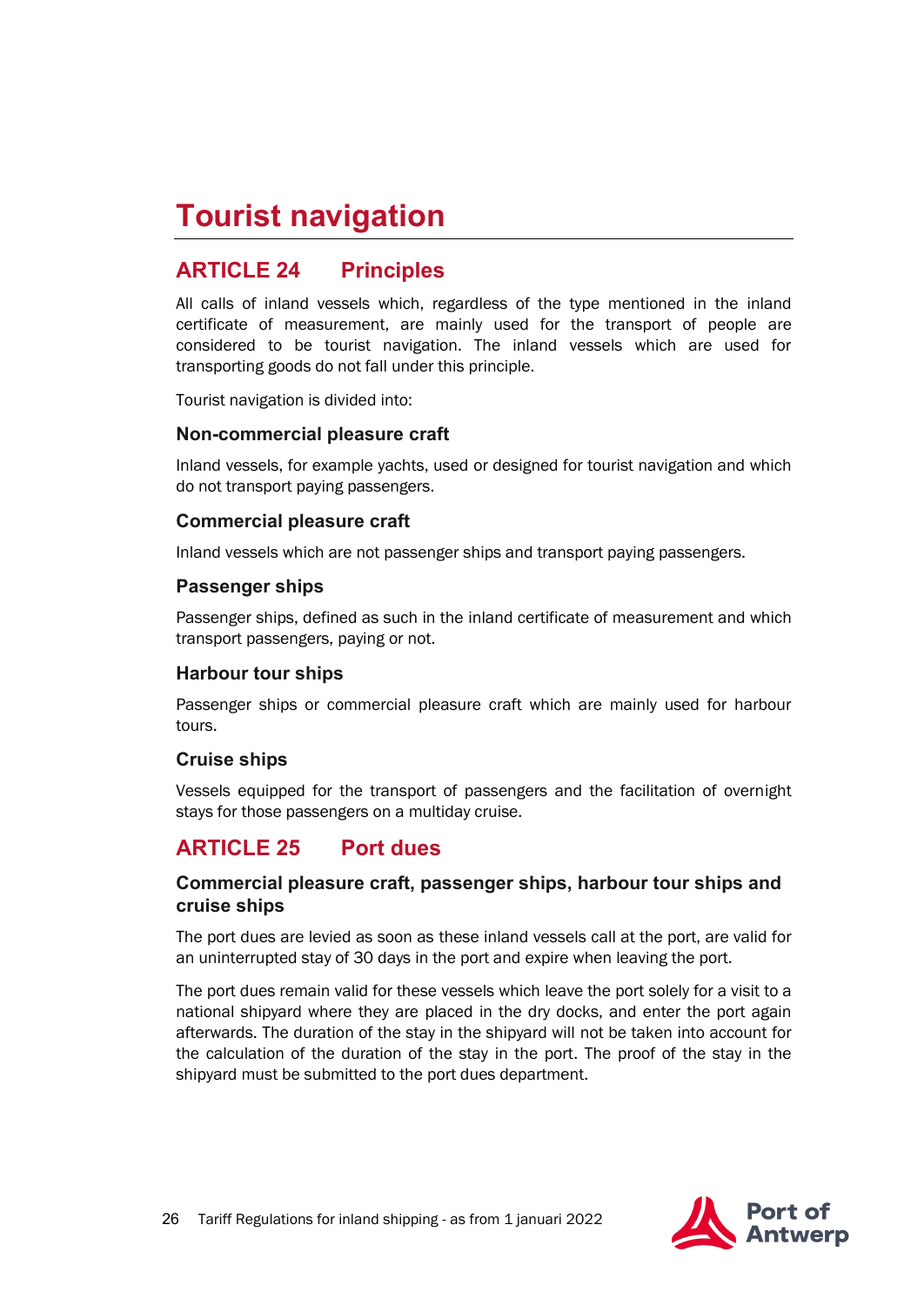## <span id="page-26-0"></span>**Non-commercial pleasure craft**

Non-commercial pleasure crafts are not allowed to stay in the port. When staying in the port they pay the daily rate unless they call at the port for repairs. In this case they must pay port dues, under the following conditions:

- $\circ$  The repairs must be conducted by a ship repairer/shipyard which is acknowledged as such by the Port Authority;
- $\circ$  The pleasure craft must be moored at the quay or berth which is part of the ship repairer's/shipyard's concession;
- $\circ$  The port dues department must be notified beforehand by means of a written declaration/attestation of the repairs given by the ship repairer/shipyard, in which the estimated duration of the repairs is mentioned;
- $\circ$  The ship repairer/shipyard informs the port dues department in writing of the start and end of the repairs;
- $\circ$  When the repairs are finished, proof is submitted to the port dues department.

| tariff type | tariff in EUR per tonne |
|-------------|-------------------------|
| basic rate  | 0.0875                  |

#### <span id="page-26-1"></span>**25.1 Basic rate**

The port dues are calculated per individual trip for an uninterrupted stay in the port of maximum one month.

#### <span id="page-26-2"></span>**25.2 cruise ships**

Cruise ships are obligated to moor in the Antwerp city port or at the Scheldt quays after approval of the berth by the Antwerp city port authority. If they do moor in the seaport area, the daily rate will be charged.

## <span id="page-26-3"></span>**ARTICLE 26 Daily rate**

Inland vessels which stay in the port will be charged at the daily rate if the Port Authority considers the reason for their stay to not be in line with the basic activities of its commercial port. After having determined this, the port dues department will notify the party concerned via a registered letter, requesting them to leave the port. If the inland vessel has not left the port within the permitted time period, the Port Authority will take all necessary measures to ensure the inland vessel is removed from the port at the expense of the party concerned.

The daily rate will be charged from the day of the determination of the illegitimate stay until the day the inland vessel leaves the port. The Port Authority informs the client of the start of the charge at daily rate in the registered letter.

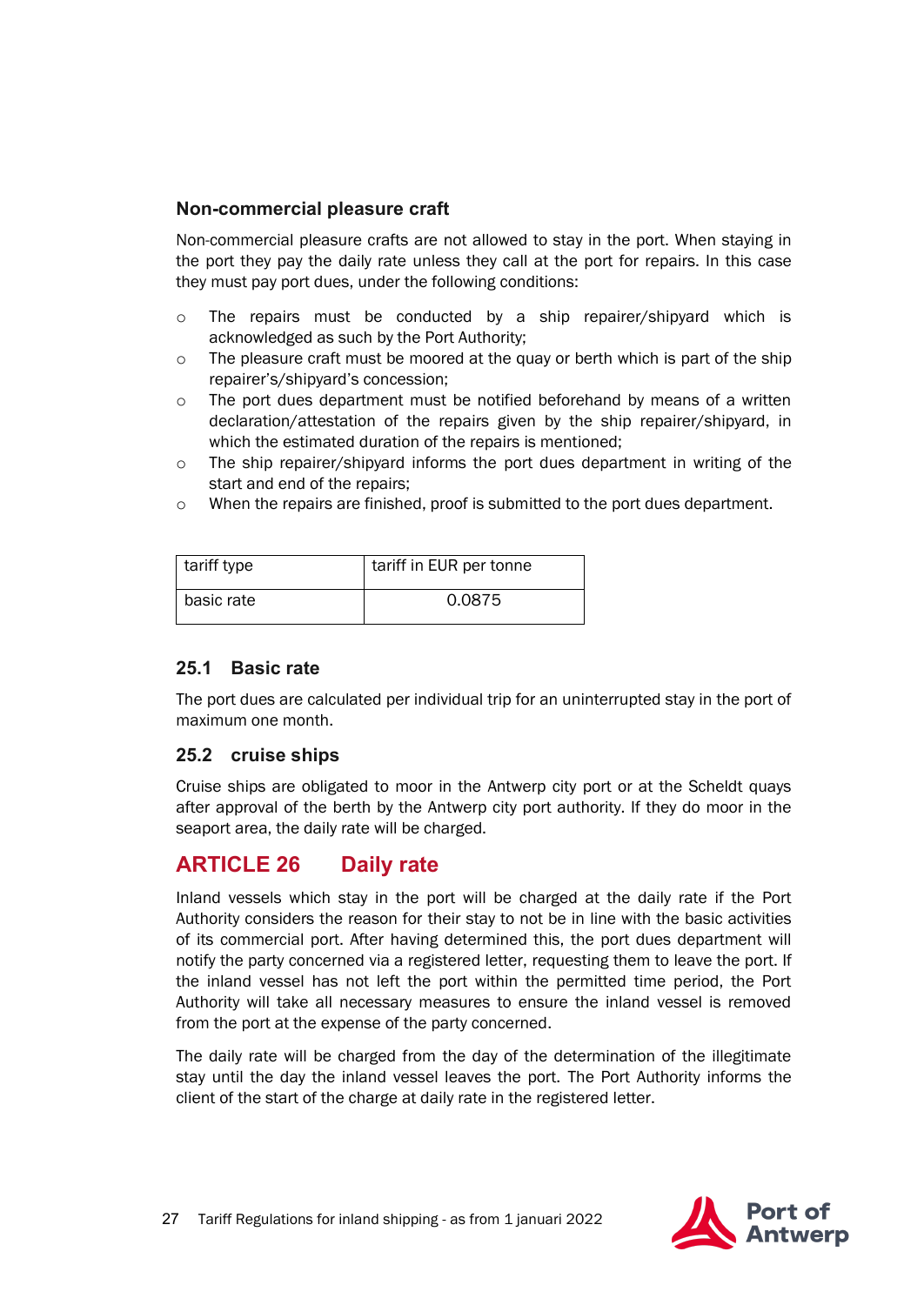| tariffs      |                     |                          |
|--------------|---------------------|--------------------------|
| vessel type  | tariff in EUR       | charge                   |
| cruise ships | 1.09/m <sup>2</sup> | per started calendar day |
| daily rate   | $1.09/m$ LOA        | per started calendar day |